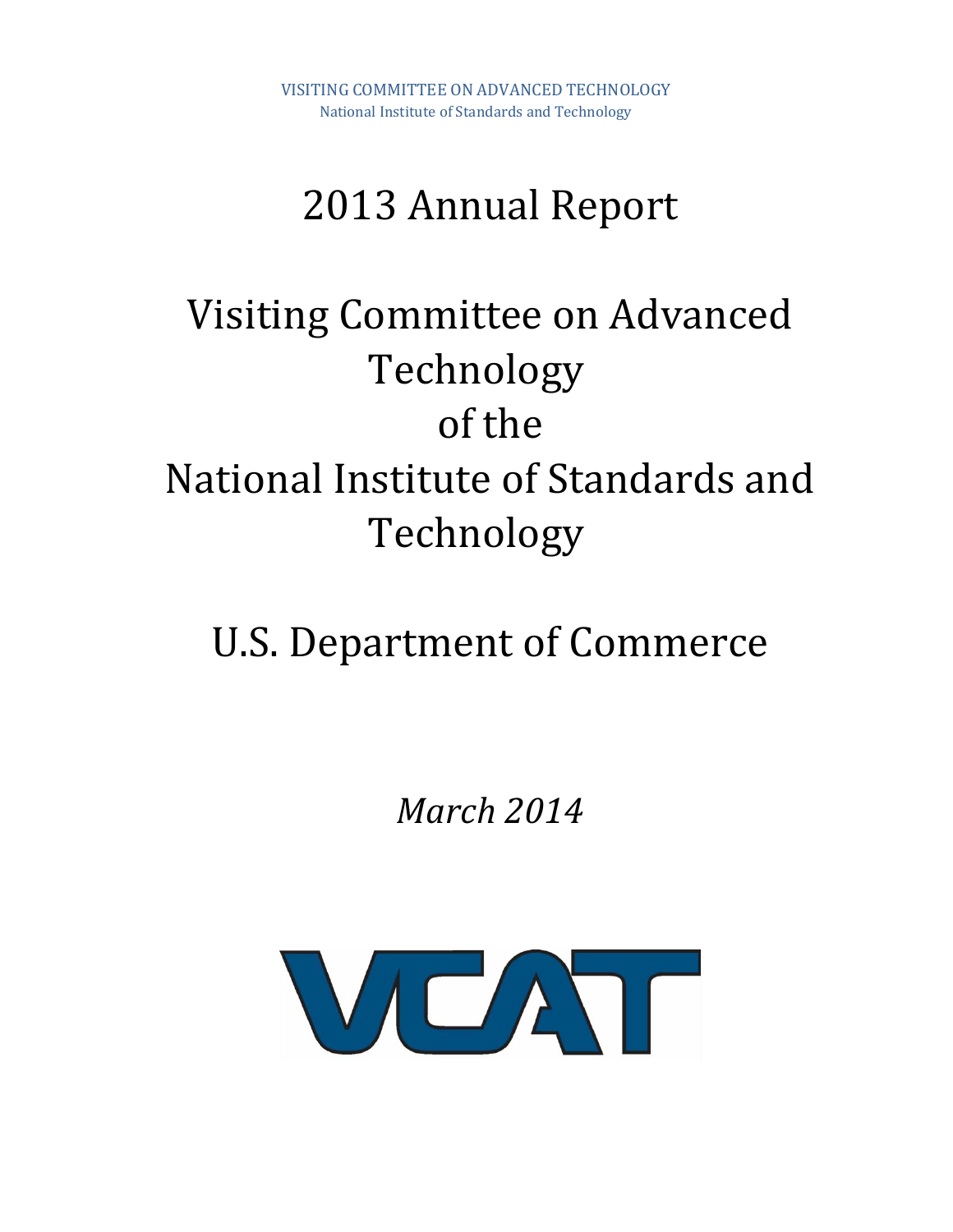# **Preface**

The Visiting Committee on Advanced Technology (VCAT) of the National Institute of Standards and Technology (NIST) was established in its present form by the Omnibus Trade and Competitiveness Act of 1988 and updated by the America COMPETES Act. The VCAT is a Federal Advisory Committee Act (FACA) committee and its charter includes reviewing and making recommendations regarding general policy for NIST, its organization, budget, and programs within the framework of applicable national policies as set forth by the president and the Congress. In addition, the America COMPETES Act calls for the VCAT to comment on NIST's three-year programmatic plan in its annual report to Congress. This 2013 annual report covers the period from the beginning of March 2013 through February 2014.

The Committee reviews the Institute's strategic direction, performance and policies, and provides the Secretary of Commerce, Congress, and other stakeholders with information on the value and relevance of NIST's programs to the U.S. science and technology base and to the economy. At the first meeting of each year, the Director of NIST proposes areas of focus to the Committee and agreement is reached on a program for the year. Over the past year, the Committee has been active in assessing NIST's contributions to and progress in the following areas:

- NIST Safety Systems and Culture
- Cybersecurity
- Advanced Manufacturing
- NIST User Facilities and Partnership Models
- Forensic Science

The Committee reviews a significant portion of NIST programs through direct discussion with NIST leaders, scientists, and engineers. Reactions and observations of the Committee members are presented candidly to the NIST senior management and other attendees at each meeting. This feedback encourages continuous improvement in key areas in the overall operation. The Committee also visits various NIST laboratories and satellite facilities to discuss research projects directly with the technical staff. These laboratory tours help the Committee to assess the impact of NIST research, progress towards achieving research goals, the quality of the staff, institutional culture, and the efficacy of the facility infrastructure.

Under the Committee charter, the Director of NIST appoints the VCAT members. Members are selected on a clear, standardized basis, in accordance with applicable Department of Commerce guidance. Members are selected solely on the basis of established records of distinguished service; provide representation of a cross-section of traditional and emerging U.S. industries; and are eminent in fields such as business, research, new product development, engineering, labor, education, management consulting, environment, and international relations. No employee of the Federal Government can serve as a member of the Committee. Members are appointed for staggered three-year terms.

One new member was appointed during the period covered by this report: Dr. Rita Colwell (University of Maryland and The Johns Hopkins Bloomberg School of Public Health).

This report highlights the Committee's observations, findings and recommendations. Detailed meeting minutes and presentation materials are available on the NIST web site at [www.nist.gov/director/vcat.](http://www.nist.gov/director/vcat)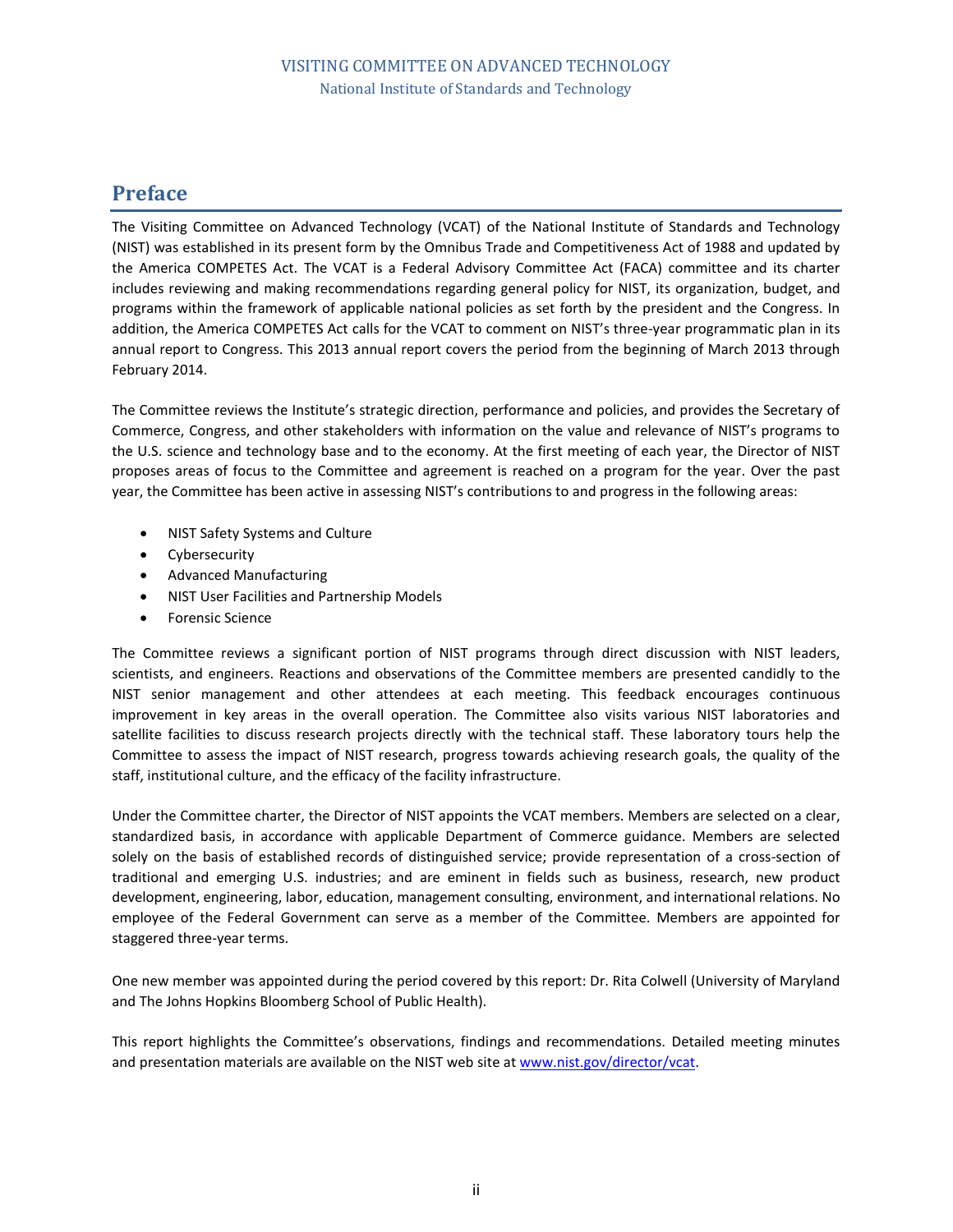# VCAT Members During the Period Covered by this Report

| Dr. Alan I. Taub, Chair                 | Dr. Tony Haymet, Vice-Chair                |  |
|-----------------------------------------|--------------------------------------------|--|
| University of Michigan                  | University of California, San Diego        |  |
| Term: May 9, 2008 - May 8, 2014         | Term: September 1, 2009 - August 31, 2015  |  |
|                                         |                                            |  |
| Dr. Sujeet Chand                        | Dr. Uma Chowdhry                           |  |
| <b>Rockwell Automation</b>              | DuPont (Emeritus)                          |  |
| Term: April 1, 2010 - March 31, 2016    | Term: October 1, 2010 - September 30, 2016 |  |
|                                         |                                            |  |
| Dr. Rita R. Colwell                     | Dr. Karen Kerr                             |  |
| University of Maryland at College Park  | Agile Equities, LLC                        |  |
| Term: January 6, 2014 - January 7, 2017 | Term: June 1, 2011 - May 31, 2014          |  |
|                                         |                                            |  |
| William M. Holt                         | Dr. Pradeep Khosla                         |  |
| Intel Corporation                       | University of California, San Diego        |  |
| Term: May 13, 2012 - May 12, 2015       | Term: June 2, 2008 - June 1, 2014          |  |
|                                         |                                            |  |
| Dr. Roberto Padovani                    | Dr. Alton D. Romig, Jr.                    |  |
| Qualcomm Technologies, Inc.             | Lockheed Martin Aeronautics Company        |  |
| Term: May 1, 2011 - April 30, 2014      | Term: April 15, 2009 - April 14, 2015      |  |
|                                         |                                            |  |
| Dr. Darlene J.S. Solomon                | Dr. John J. Tracy                          |  |
| <b>Agilent Technologies</b>             | The Boeing Company                         |  |
| Term: January 3, 2010 - January 2, 2016 | Term: January 7, 2013 - January 6, 2016    |  |
|                                         |                                            |  |
|                                         |                                            |  |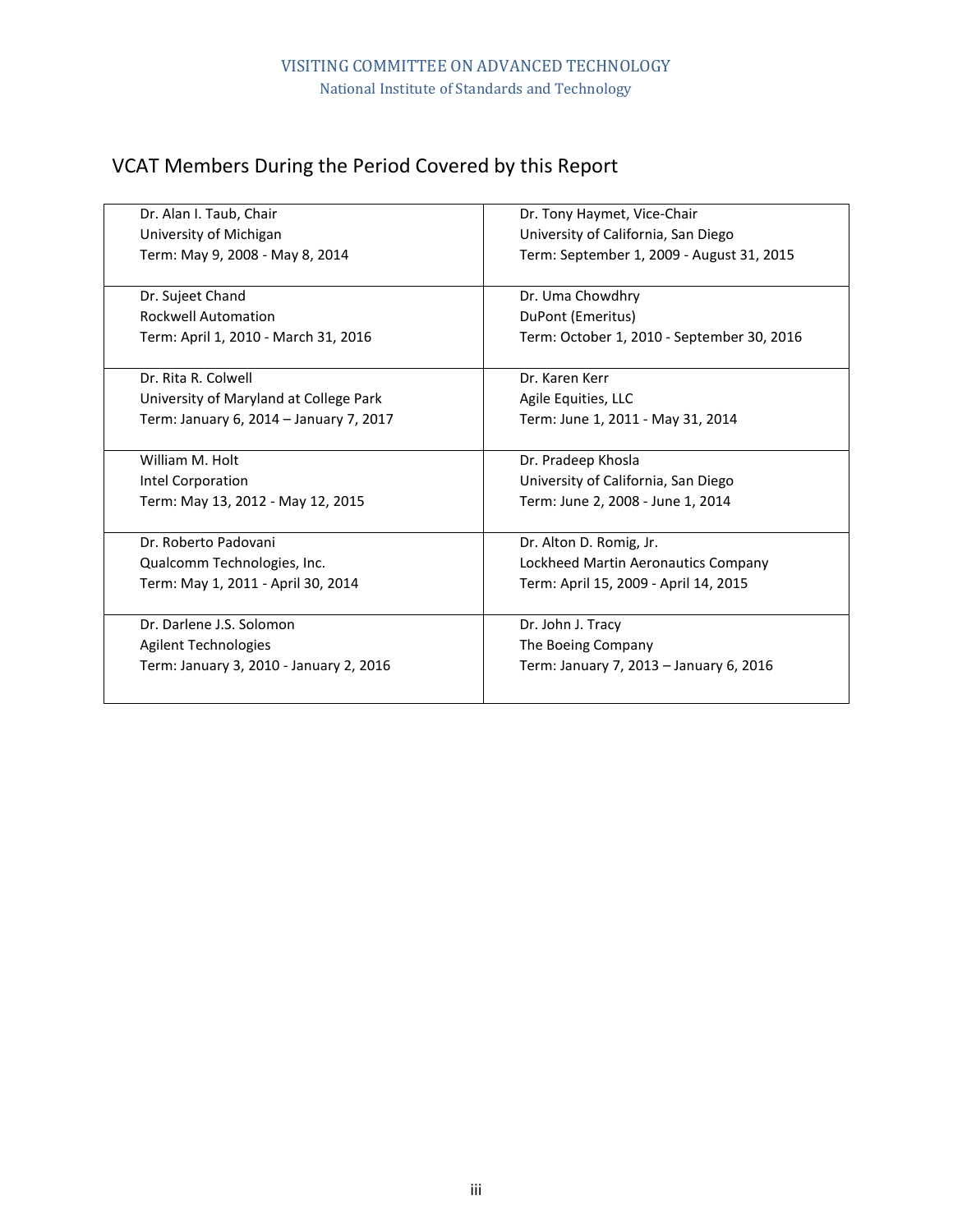# **Table of Contents**

| 4c. Collaboration and Coordination of Research Activities in Advanced Manufacturing 9 |  |
|---------------------------------------------------------------------------------------|--|
|                                                                                       |  |
|                                                                                       |  |
|                                                                                       |  |
|                                                                                       |  |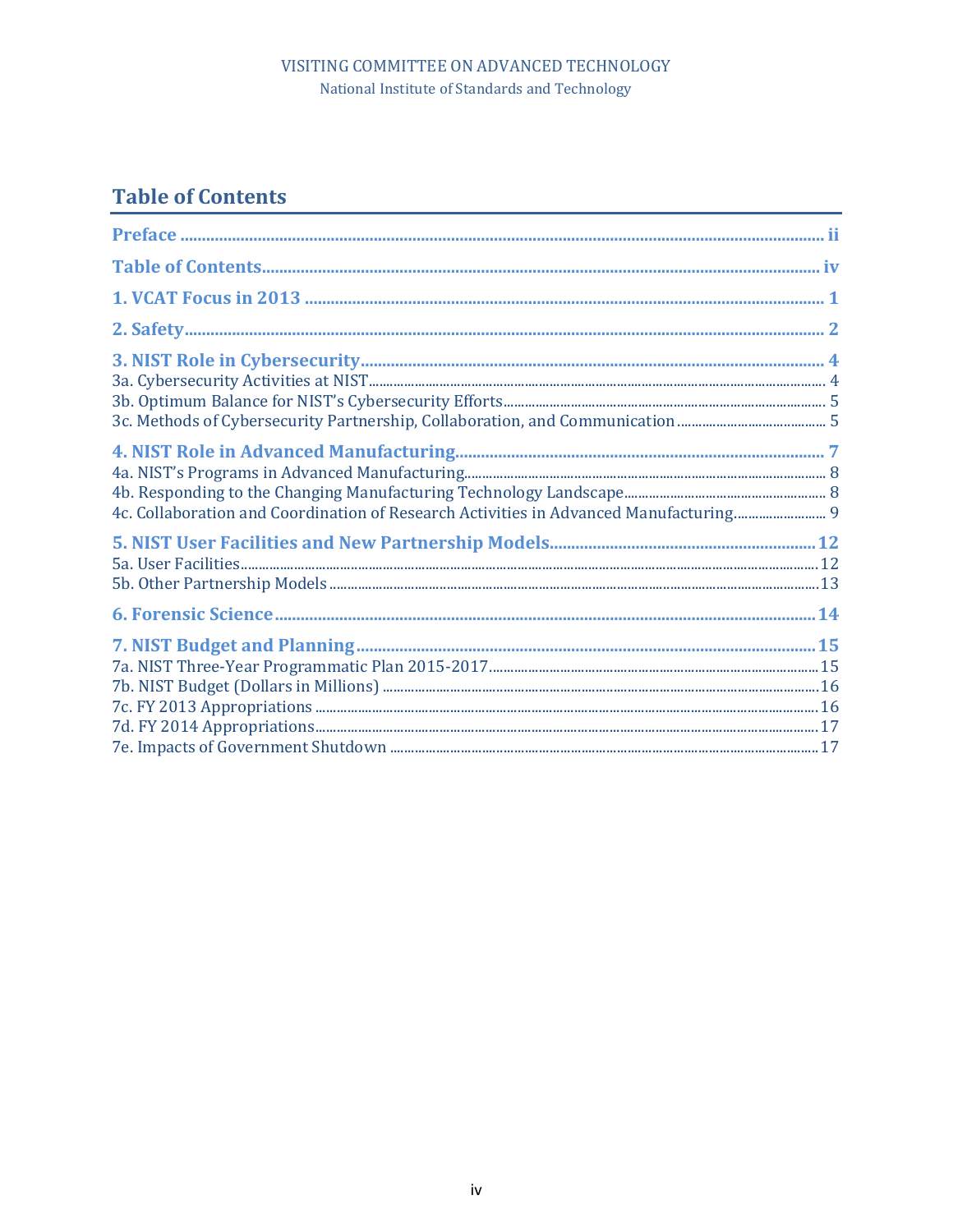# **1. VCAT Focus in 2013**

In 2013, the VCAT focused its primary attention on NIST's role and programs in two key administration priorities – advanced manufacturing and cybersecurity. To address these issues, the VCAT in consultation with the NIST Director established two subcommittees to develop specific recommendations in each of the subject areas. The respective charges to these subcommittees and to the continuing Subcommittee on Safety are provided below:

## **VCAT Subcommittee on Cybersecurity – Roberto Padovani, Chair**

NIST's expertise in cybersecurity has garnered it a key role in the nation's response to growing cybersecurity concerns. From NIST's responsibilities outlined in the Executive Order on Improving Critical Infrastructure Cybersecurity to programs including the National Initiative for Cybersecurity Education, the National Cybersecurity Center of Excellence, and the National Strategy for Trusted Identities in Cyberspace, NIST is increasingly called upon to act as a technical expert and neutral convener in the development of cybersecurity solutions. The role of this VCAT subcommittee will be twofold:

- 1. To make recommendations to position NIST to best respond to the nation's cybersecurity needs. Specifically,
	- a. How can NIST ensure that it has the optimum balance between responding to short-term priorities and cultivating long-term technical expertise?
	- b. How can NIST confirm that its methods of partnership, collaboration, and communication are sufficient to meet stakeholder's needs?; and
- 2. To comment on what tools or mechanisms organizations require in order to address their cybersecurity risk. More specifically, (a) is the development of a fundamental cybersecurity risk measurement method important, (b) what role would economic modeling play in risk measurement, and (c) what tools do corporate Chief Risk Officers require to assess their cybersecurity risk?

## **VCAT Subcommittee on Manufacturing – Sujeet Chand, Chair**

NIST's FY 2014 budget request had a strong focus on manufacturing with increases to manufacturing-focused efforts in the labs and in its extramural programs. The VCAT is well positioned to give NIST advice on how to position itself so that the labs remain aligned with industry needs. Furthermore, the VCAT can help amplify the important role that the NIST laboratory programs have in regard to manufacturing by highlighting the critical infrastructural connections that NIST provides, such as measurement services and standards. The role of this VCAT subcommittee will be to:

- 1. Assess NIST's approach to meeting the needs of a changing technology landscape in advanced manufacturing. Particularly, review NIST's methods for identifying emerging trends and provide recommendations regarding NIST's mechanisms for developing technical capabilities with necessary agility; and
- 2. Review and provide recommendations regarding NIST's approach to research, collaboration, technology transfer, and outreach across multiple NIST programs on advanced manufacturing technology areas, using additive manufacturing as a case study.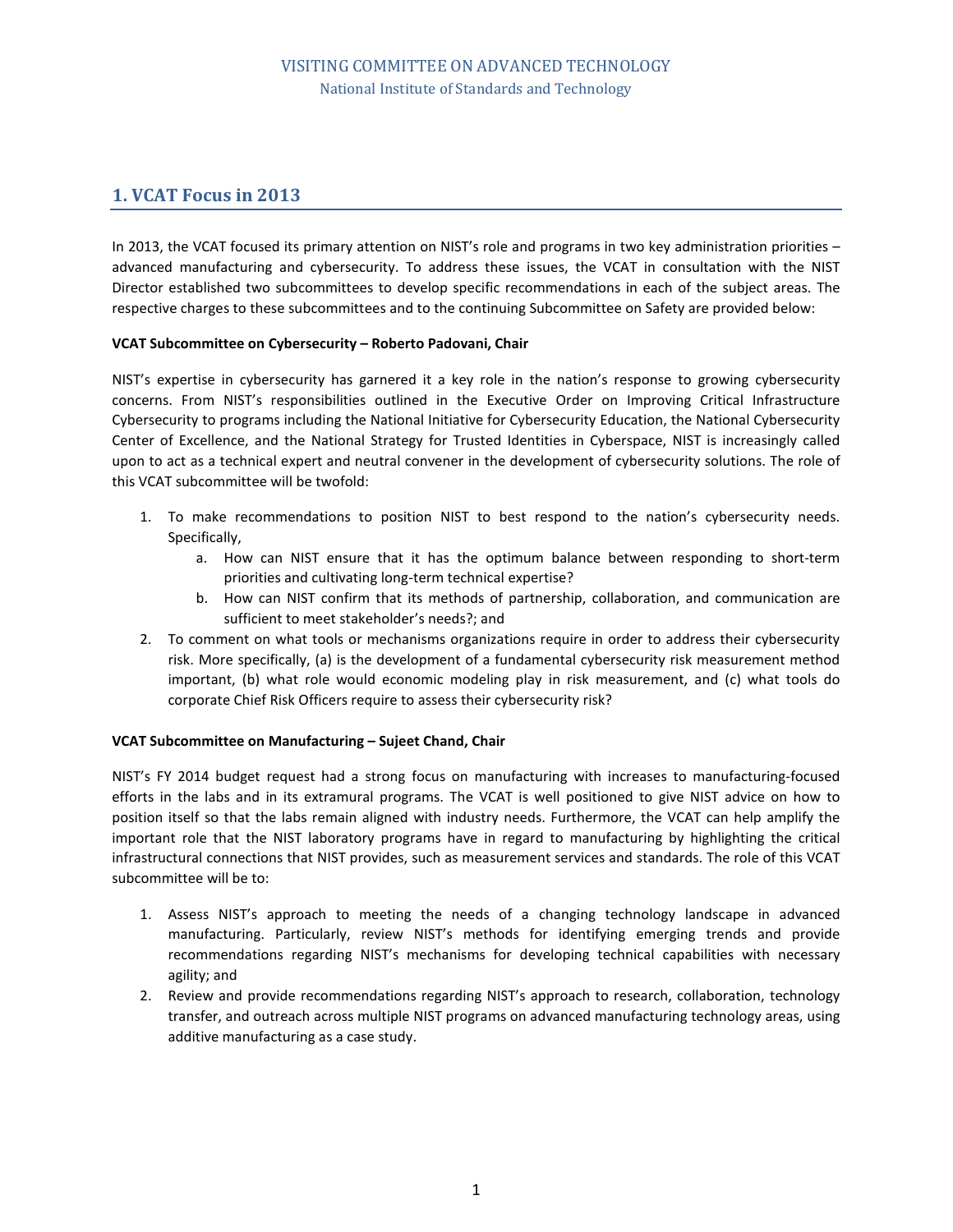During and in-between formal VCAT meetings, the manufacturing and cybersecurity subcommittees held multiple meetings and teleconferences including meetings with numerous external stakeholders from government and industry in order to gather data and develop their initial recommendations for consideration by the full VCAT.

### **VCAT Subcommittee on Safety – Tony Haymet, Chair**

A culture change toward safety is well underway at NIST. It is moving from the "design-build" phase to one of continual improvement. While NIST has made substantial progress in developing a positive safety culture, further emphasis on safety is needed to ensure that safety remains a NIST core value. Towards this end, the Subcommittee on Safety chartered in July of 2012 will continue to:

- 1. Assess NIST's progress in meeting senior leadership's commitment to making safety an integral core value and vital part of the NIST culture; and
- 2. Identify strengths and opportunities for improvement in both approach and direction.

This 2013 Annual Report summarizes the work of the manufacturing and cybersecurity subcommittees and the recommendations that were ultimately adopted and issued by the VCAT in each of these two important areas. The report also provides our recommendations and comments about NIST's continued efforts to establish a shared safety culture, NIST's user facilities and partnership models, as well as the NIST budget.

# **2. Safety**

In 2012, as a result of an in-depth review by the VCAT Subcommittee on Safety, the VCAT reported that a cultural change toward safety is well underway at NIST. However, while NIST has made substantial progress in developing a positive safety culture, the NIST recordable incident data did not yet demonstrate a clear downward trend. The underlying driver of the incidents appears to be high-frequency, lower-consequence events (rather than lowfrequency, higher-consequence events). The VCAT made recommendations to help NIST further improve its safety performance. While NIST still has issues to address, significant progress against these recommendations has been made.

## *2012 VCAT recommendations:*

- *"NIST's safety goal should be zero accidents. The VCAT encourages continued recognition of and reward for safety improvement.*
- *The VCAT recommends continued "grand rounds" audits of individual laboratory rooms led by senior, trained NIST executives.*
- *The VCAT recommends that NIST set a firm target for improvement in each Occupational Safety and Health Administration (OSHA) recordable statistic.*
- *The VCAT urges the NIST Director to distribute and discuss Incident Reporting and Investigation System (IRIS) statistics each reporting period. Based upon these reports, NIST leadership should identify top priority IRIS issues and action plans to reduce occurrence. Progress will be reviewed as a standing agenda item at the beginning of each VCAT meeting.*
- *The VCAT recommends that NIST concentrate its investigation time and reports on OSHA recordable incidents.*
- *The VCAT strongly urges increased "transparency" on all safety metrics, including easily accessible identification of the exact stage at which any non-closed IRIS cases are at any time."*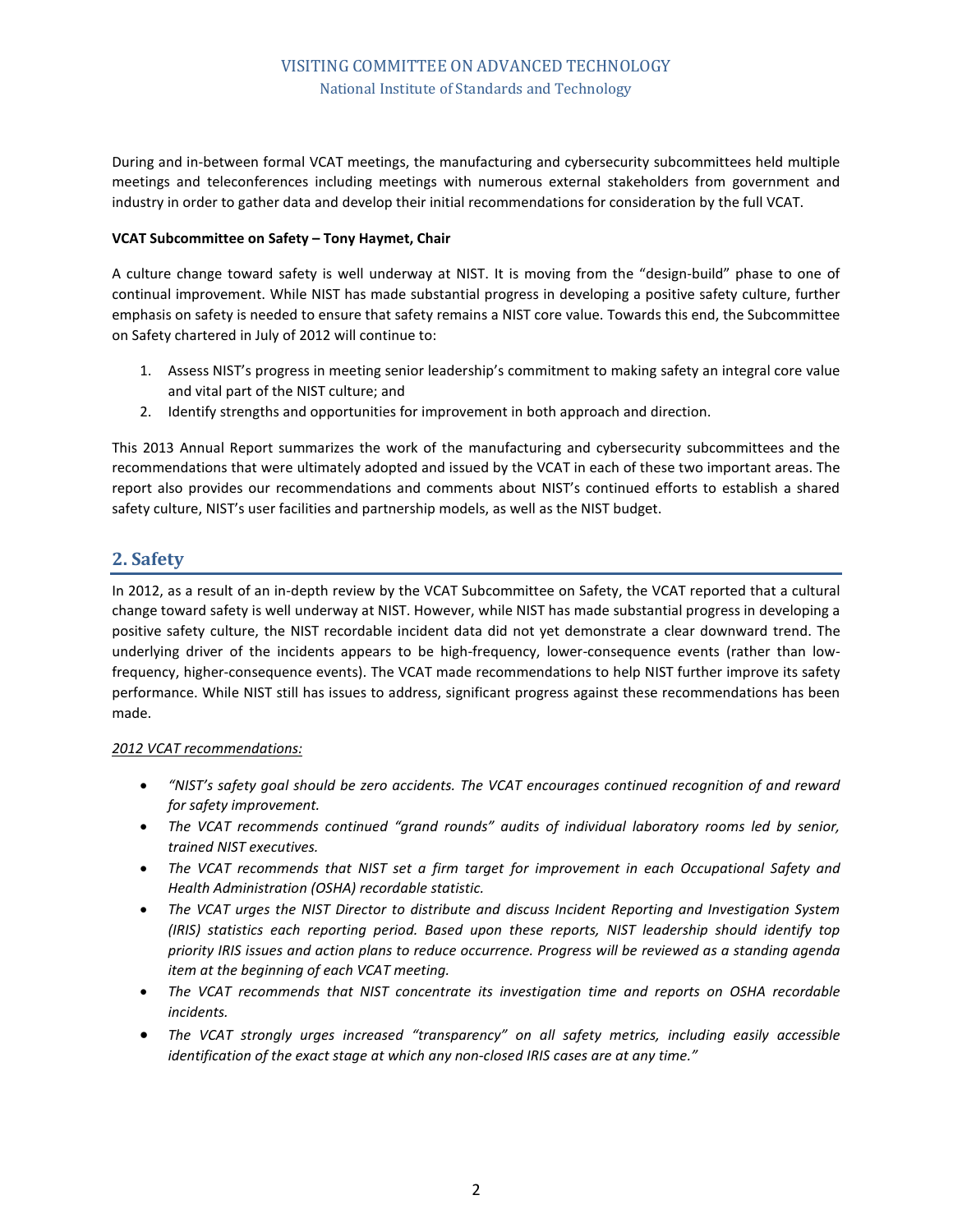## Response:

In 2013, NIST has made continued improvements in developing a positive safety culture. The NIST Director and Chief of the Office of Safety, Health, and Environment distribute and discuss IRIS statistics regularly through monthly presentations to the NIST Leadership Board, newsletters to all staff, and at town-hall meetings with all staff. The goal for safety is zero accidents; this goal is expressed at every town-hall meeting by the Director, and in other safety presentations and communications.

In 2013, NIST reduced its numbers of OSHA Recordable Cases (RCs) and Days Away, Restricted, or Transferred (DART) cases by 34% and 38%, respectively, compared to 2012. RCs are generally incidents that require medical treatment beyond first aid, and DART cases are a subset of recordable cases that resulted in employees missing days of work, being put on restricted duty, or being transferred to another job.

NIST plans to pursue the goal of zero accidents by reducing the most common types of OSHA-recordable incidents at NIST. Cases resulting from slips, trips, and falls; being stuck by/struck against an object; and overexertion have accounted for about 75% of NIST's OSHA recordables over the past several years. Over the past three years, slips, trips, and falls resulted in 37% of NIST's OSHA recordables and 37% of its DART cases. Efforts to reduce slips, trips, and falls are now underway.

NIST's approach to achieving zero injuries also includes adding safety goals to NIST Operating Unit (OU) Directors' annual performance plans.

To address the VCAT's recommendation on "grand rounds" and to eliminate common safety issues at NIST, NIST began a program called the Shared Standard of Safety Performance. NIST OU Directors in October agreed on the first set of common safety issues that everyone at NIST will strive to eliminate, correct, and avoid introducing in the future: obstacles in walkways, improper use of electrical cords, and improperly labeled chemical containers. This set of identified conditions becomes the NIST Shared Standard. As these conditions become nonexistent at NIST, another set of common safety issues will be introduced and become the next set of issues everyone at NIST will strive to eliminate. This cycle will be part of NIST's process for continually improving its safety performance. Dr. Gallagher launched the effort to all staff at a town-hall meeting in December 2013.

NIST streamlined the reporting and investigation of incidents for which the causes, corrective actions, and lessons identified are clear at the time of the incident. In such cases, OUs can submit both the initial incident report and the incident investigation report with little to no delay.

NIST also increased the transparency to the OUs on all IRIS-related metrics. As a result, the backlog of incident investigation reports outstanding for more than 20 business days decreased from 56 in October 2012 to less than 10 in January 2014.

## *OBSERVATIONS:*

The VCAT has placed an emphasis on safety at NIST starting with the 2012 report. The Committee has seen a steady improvement in safety performance and was glad to note the recent recognition by the National Safety Council of Dr. Gallagher as one of its "2014 CEOs Who Get It", leaders who demonstrate a personal commitment to protecting worker safety and health. Driving a positive safety culture in any organization requires strong, dedicated leadership, and Dr. Gallagher has provided that leadership.

• NIST's OSHA-recordable and DART cases have decreased for each of the past three years. These results are attributable to NIST management attention supported by the VCAT's increased emphasis on safety.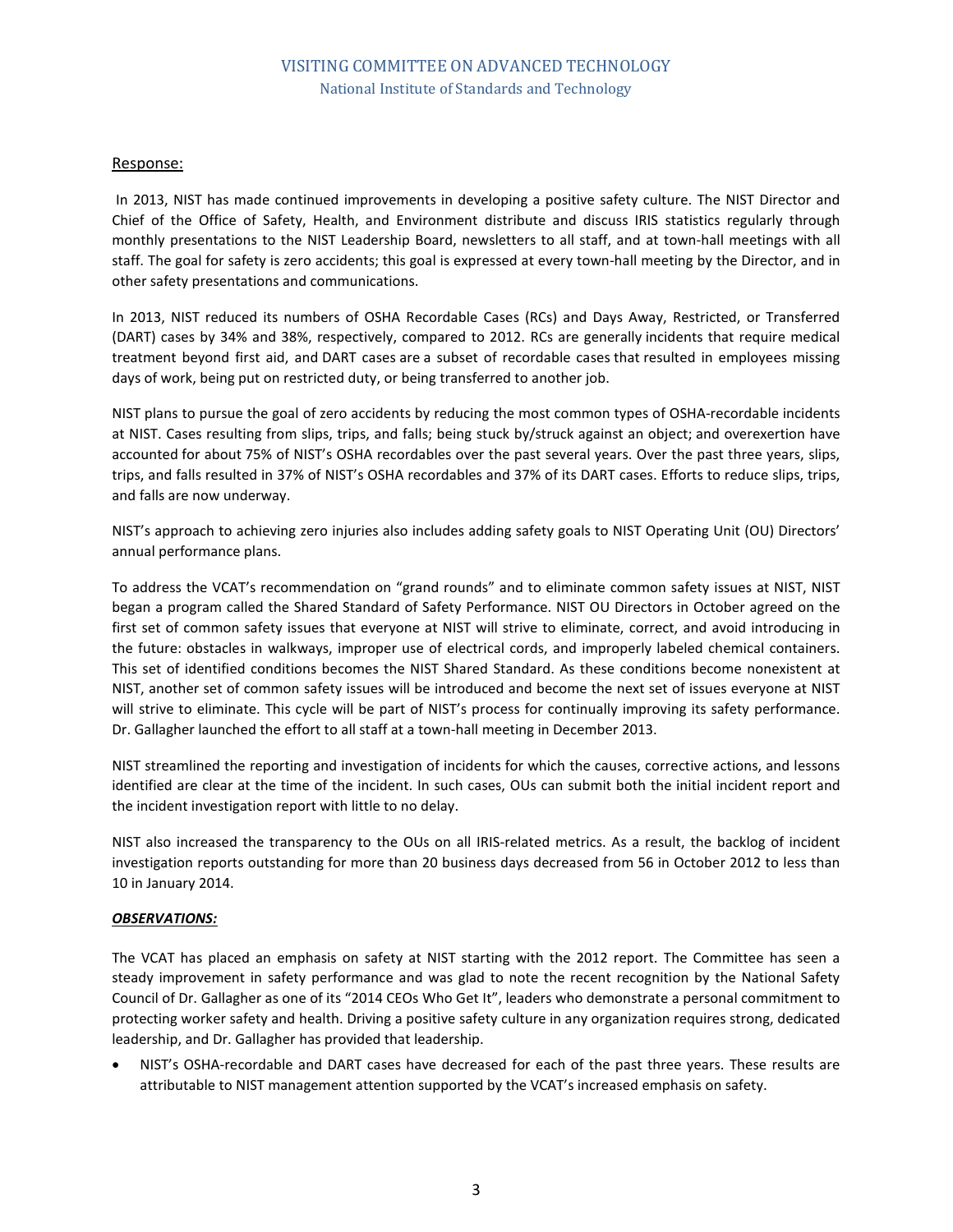- NIST's OSHA total recordable case rates and DART rates compare favorably to those of three Department of Energy national laboratories.
- NIST trained 28 senior executives on 37 common safety issues at NIST. The training covered what the issues are, why they are safety issues, and common ways they can be addressed.
- NIST has made significant progress in reducing the backlog of incident investigation reports outstanding for more than 20 business days. NIST can consider this issue closed.

## *RECOMMENDATIONS:*

- $\triangleright$  NIST should establish a baseline against which to measure the success of its efforts to reduce slips, trips, and falls. NIST should continue to report to the VCAT regularly on progress.
- $\triangleright$  The VCAT recommends that NIST expand the number of common safety issues included in the NIST Shared Standard of Safety Performance.
- $\triangleright$  NIST should implement metrics to demonstrate the success of the NIST Shared Standard program in eliminating common safety issues at NIST.
- $\triangleright$  The VCAT recommends that NIST conduct a safety culture survey to assess its progress in making safety an integral core value and vital part of the NIST culture, and compare the results to those of the safety climate survey completed in June 2011.

# **3. NIST Role in Cybersecurity**

In 2013, the NIST Director established the VCAT Subcommittee on Cybersecurity for 2013 to make recommendations and to comment on NIST's ability to support the nation's cybersecurity needs. The VCAT subcommittee was specifically asked:

- 1. To make recommendations to position NIST to best respond to the nation's cybersecurity needs. Specifically,
	- a. How can NIST ensure that it has the optimum balance between responding to short-term priorities and cultivating long-term technical expertise?
	- b. How can NIST confirm that its methods of partnership, collaboration, and communication are sufficient to meet stakeholder's needs?; and
- 2. To comment on what tools or mechanisms organizations require to address their cybersecurity risk. More specifically, (a) is the development of a fundamental cybersecurity risk measurement method important, (b) what role would economic modeling play in risk measurement, and (c) what tools do corporate Chief Risk Officers require to assess their cybersecurity risk?

# **3a. Cybersecurity Activities at NIST**

Cybersecurity work is performed throughout the NIST Information Technology Lab (ITL). This includes basic research that characterizes macro-scale structures and dynamics of large-scale interconnected systems and identifies fundamental metrics that are indicators of the system's inherent level of security and reliability. These fundamental metrics can be used to develop tools for cybersecurity risk management and feedback loops to mitigate risks. Applied research efforts are focused on designs, standardization, and tests that foster commercial deployment of new technologies to improve the security, robustness, and scaling of core Internet infrastructure. ITL develops standards, guidelines, tests, and metrics for the protection of non-national security federal information and communication infrastructure. ITL research on usable security recognizes that the user is often the most important part of a security solution, going beyond well-designed interfaces to address the mental models individuals use for risk calculation. ITL has researchers focused on accelerating the development and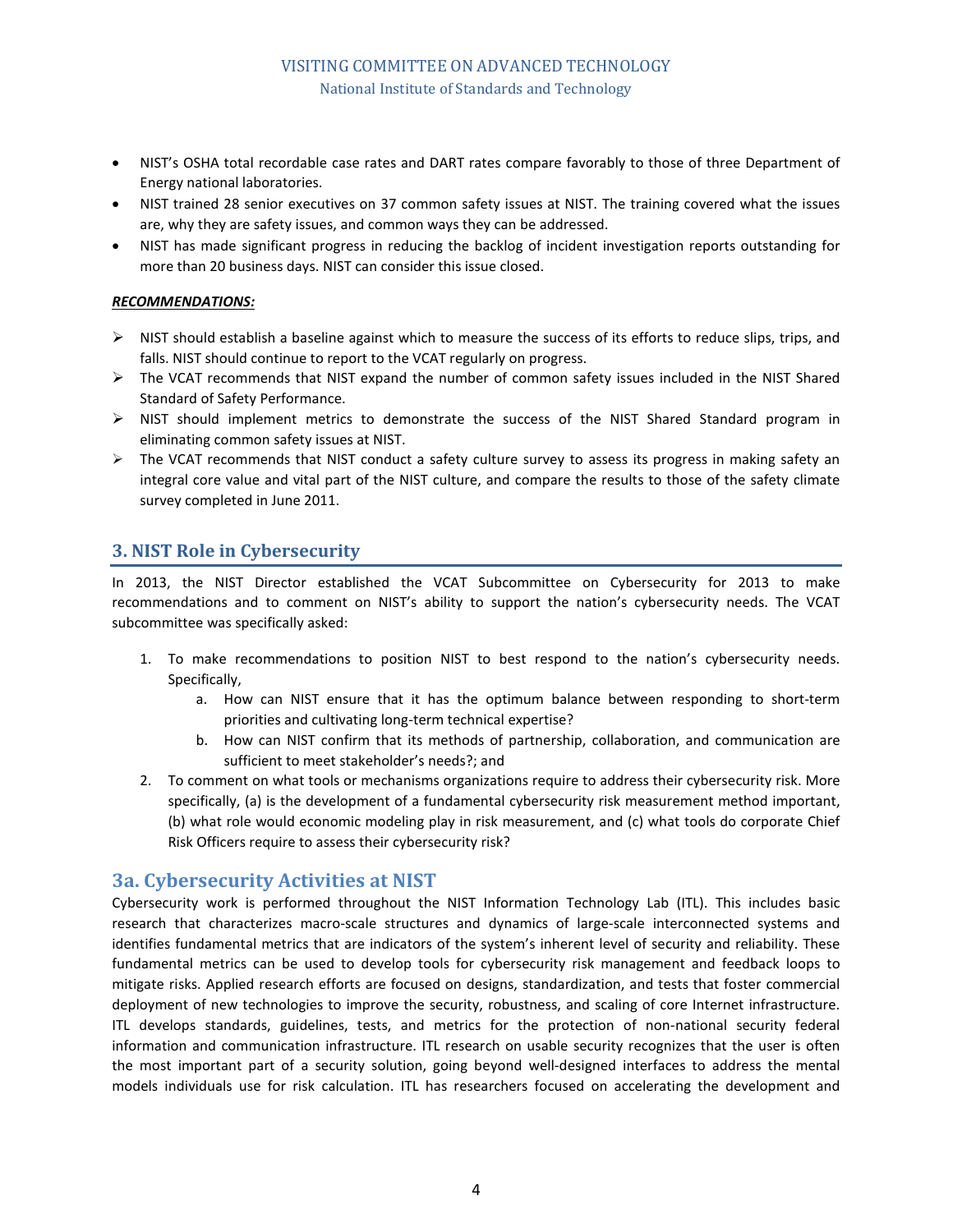adoption of correct, reliable, testable software and has an established statistical expertise to fortify its cybersecurity work.

The National Cybersecurity Center of Excellence (NCCoE) takes a more short term approach by providing businesses with real-world cybersecurity capabilities based on commercially available technologies. The center brings together experts from industry, government, and academia to demonstrate integrated cybersecurity that is cost-effective, repeatable, and scalable. The NCCoE accelerates the adoption of secure technologies by collaborating with innovators to provide real-world cybersecurity capabilities that address business needs.

Overall, ITL's cybersecurity work is targeted towards a number of key application areas through specific projects such as Cloud Computing, Smart Grid, Cyber-Physical Systems (CPS), Trusted Identities, Security Automation, Voting Standards, Health Information Technology (IT), Big Data, and Quantum Information Science.

# **3b. Optimum Balance for NIST's Cybersecurity Efforts**

The VCAT was asked how NIST can ensure that it has the optimum balance between responding to short-term priorities and cultivating long-term technical expertise. As described above, NIST has deep expertise in many technical and scientific areas critical to cybersecurity technologies. Because of this expertise, partnership with the cybersecurity community, and successful leadership in cybersecurity standards, NIST is frequently asked by the Administration and Congress to lead new cybersecurity efforts. When meeting these requests, it is important for NIST to maintain the scientific and technical capabilities and thought leadership necessary for the long-term health of NIST's cybersecurity programs.

ITL's cybersecurity activities occur within and are driven by the fundamental and unique characteristics of the IT landscape. Specifically, IT advances quickly, is pervasive, is intrinsically complex, and is an emerging area of measurement science. The ITL strategy must be agile, adaptive, and forward-looking; responsive to all areas of science and society; cognizant of intrinsic complexity with solutions "as simple as possible but no simpler;" and inclusive of basic and applied research, development, technology transfer, and standards.

The ITL has about 370 employees, a quarter of which are in the Computer Security Division. A number of researchers in other ITL Divisions contribute to NIST's cybersecurity efforts. In addition, NIST/ITL hosts 170 guest researchers, 10-20 of whom work in the Computer Security Division.

When asked to research or develop cybersecurity guidelines or standards, NIST begins by examining what is happening within IT to see how the relevant digital technologies are evolving in the area of concern. Second, NIST examines the changing threat environment exploring what are the classes of attacks relevant to the area of concern. Lastly, NIST looks across the research community in cybersecurity to determine if it can leverage internal and external capabilities to address the area of concern.

# **3c. Methods of Cybersecurity Partnership, Collaboration, and Communication**

The VCAT was asked how NIST can confirm that its methods of partnership, collaboration, and communication are sufficient to meet stakeholders' needs. As a non-regulatory federal agency, NIST's efforts have the most impact when they have the support of the relevant communities. This is especially true in cybersecurity, where the stakes are high, the community is diverse, and the landscape evolves quickly. To ensure success, NIST collaborates closely and extensively with relevant stakeholders to develop cybersecurity solutions through a variety of mechanisms, from partnerships with the NCCoE, standards frameworks such as the recent Cybersecurity Framework for Critical Infrastructure, competitions like the Secure Hash Algorithm competition, and more traditional methods such as ongoing workshops and conferences.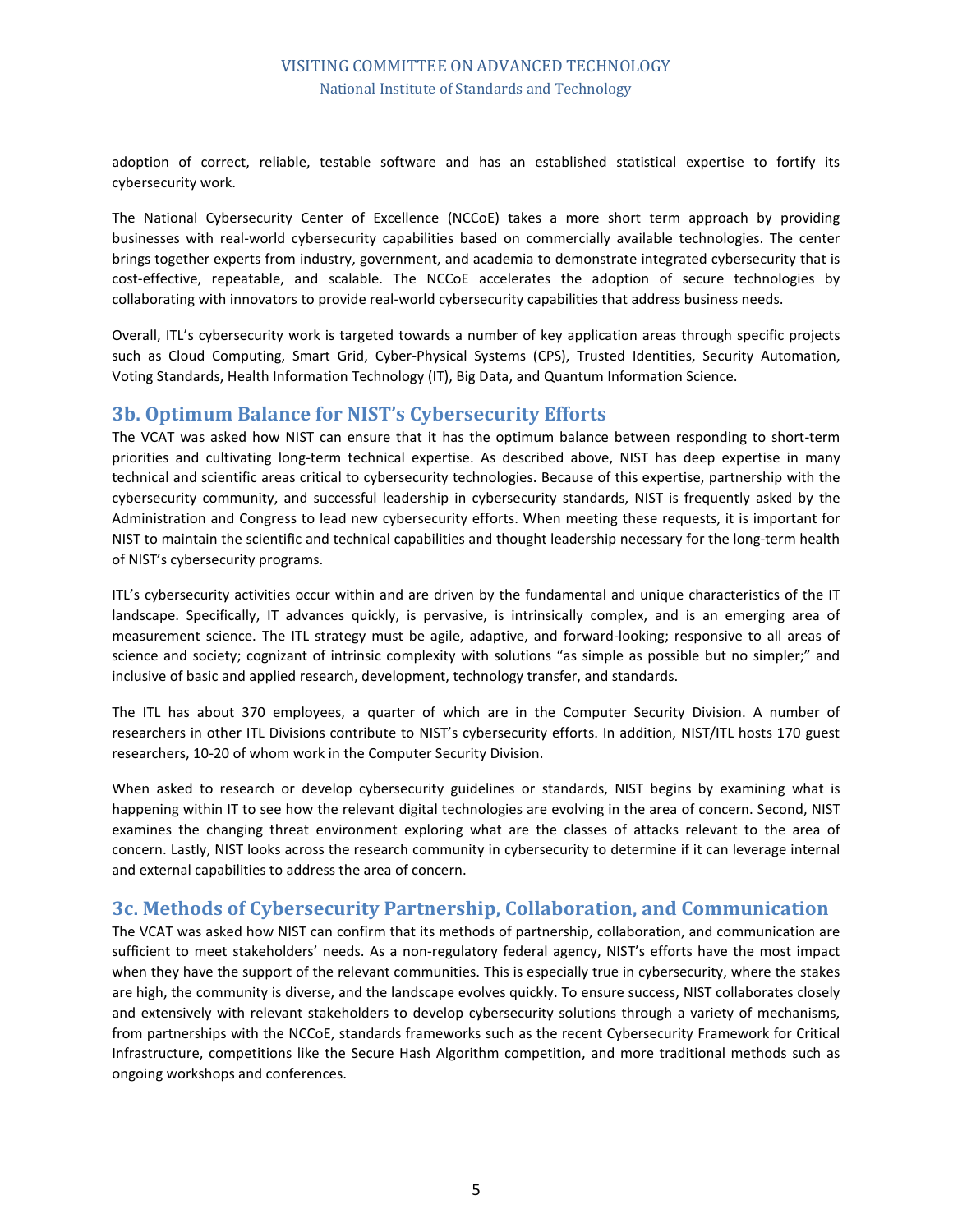The Cybersecurity Framework for Critical Infrastructure is a recent illustration of one of NIST's efforts to collaborate with diverse stakeholders to develop a robust standards framework. Recognizing that the national and economic security of the United States depends on the reliable functioning of critical infrastructure, the President under the Executive Order "Improving Critical Infrastructure Cybersecurity" directed NIST in February 2013 to work with stakeholders to develop, by February 2014, a voluntary framework for reducing cyber risks to critical infrastructure. NIST worked with hundreds of U.S. businesses across multiple industries, with academia, and with state and local governments to create a Cybersecurity Framework reducing the cybersecurity risks that we face from hackers, foreign countries, and our nation's enemies. This framework was created in a public-private partnership involving over 3,000 individuals in workshops across the country, illustrating the outstanding work that can be accomplished when NIST partners with the private sector. The Framework provides guidance to an organization on managing cybersecurity risk. A key objective of the Framework is to encourage organizations to consider cybersecurity risk as a priority similar to financial, safety, and operational risk while factoring in larger systemic risks inherent to critical infrastructure.

The Framework relies on existing standards, guidance, and best practices to achieve outcomes that can assist organizations in managing their cybersecurity risk. By relying on those practices developed, managed, and updated by industry, the Framework will evolve with technological advances and business requirements. The use of standards will enable economies of scale to drive innovation and development of effective products and services that meet identified market needs. Market competition also promotes faster diffusion of these technologies and realization of many benefits by the stakeholders in these sectors.

Established in 2012, the NCCoE is a public-private collaboration for accelerating the widespread adoption of integrated cybersecurity tools and technologies. In addition to an update about the purpose and organization of the NCCoE, the VCAT heard from Vernon Lee, the Federal Civilian Chief Technology Officer for Microsoft Services, one of the NCCoE's industry partners. Mr. Lee impressed upon the VCAT the utility to industry of having access to NIST's expertise in cybersecurity through a public-private partnership such as the NCCoE.

More broadly, the Computer Security Resource Center website, [http://csrc.nist.gov/,](http://csrc.nist.gov/) demonstrates the depth and breadth of partnership and communication mechanisms used for cybersecurity efforts. For outreach, NIST relies on standards such as Federal Information Processing Standards (FIPS) and international and national consensus standards; guidelines through special publications and NIST internal or interagency reports; and journal and conference research papers. NIST uses workshops, conferences, and forums both as hosts (33 events) and as participants to develop consensus and share its research. During Fiscal Year (FY) 2013, NIST posted nine draft special publications and three draft interagency or internal reports for public comment. In the same period, NIST published two FIPS publications, thirteen special publications, ten interagency or internal reports, and twelve security bulletins. NIST develops reference implementations and demonstrations; conformance verification activities; and test, tools, and other conformance determination tools. NIST is active in and often leads national and international committees. NIST also has strong representation and leadership within the Networking and Information Technology Research program, including co-chairing the Cyber Security and Information Assurance Interagency Working Group. Through these various mechanisms, NIST engages a number of partners from industry, academia, international, and federal, state, and local governments.

## *OBSERVATIONS:*

• The VCAT is pleased with the progress achieved within the NCCoE, especially the enlisting of more than a dozen industry partners and the continued effort to recruit additional partners. The projects and use cases under development are highly relevant and the expansion of such projects is only limited by resources at this stage.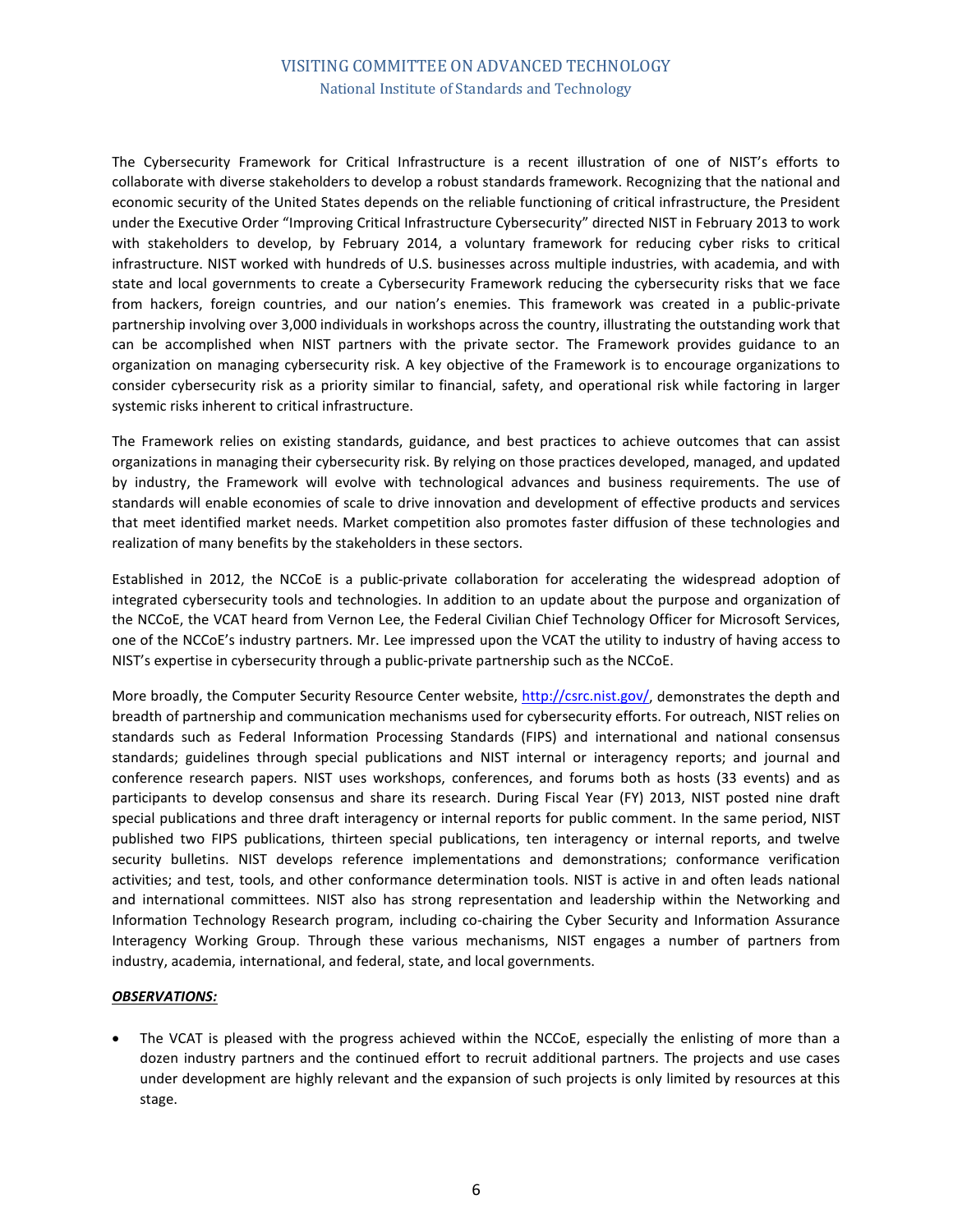- The VCAT is also very pleased with the level of effort and planning ITL puts into its outreach and partnership mechanisms and encourages it to continue and expand such activities. It also recommends studying mechanisms for obtaining measurable feedback about such partnerships from the stakeholders for further improving the effectiveness of such key efforts.
- A major NIST accomplishment in 2013 has been the execution in the implementation of Executive Order 13636, namely the creation of the Cybersecurity Framework for Critical Infrastructure. The Framework was completed on time and the VCAT is particularly pleased with NIST's approach to attract and engage the largest possible set of stakeholders both public and private, and with NIST's role as the convener and facilitator of a joint development effort. The feedback VCAT has received has been unanimously positive. The VCAT is also pleased to learn that NIST intends to participate in future activities related to the framework and that it is also investigating long term governance solutions.
- The VCAT is also satisfied that NIST is achieving a good balance between the needs to cover short-term activities, such as the Cybersecurity Framework development, and long-term needs such as fundamental research. The VCAT was concerned that short-term activities would undermine the efforts in fundamental research but at this point in time it does not appear to be the case.
- The VCAT values highly the ability of NIST to contribute independent technical expertise to international standards development processes for cryptography. In 2014, VCAT will lead an effort to validate NIST's internal development processes.

## *RECOMMENDATIONS:*

- $\triangleright$  The VCAT recommends that NIST continues to participate in the activities related to the Cybersecurity Framework beyond the publication of its first version. It also encourages NIST to investigate long-term governance solutions for the effort.
- $\triangleright$  The VCAT recommends that NIST remain vigilant about the tradeoffs between short-term activities and the need for world class capabilities in the fast changing and extremely complex security landscape. This is an area that should be closely monitored and the VCAT recommends that some metrics be employed to assess such balance going forward. These metrics could also be applied to other major programs.

# **4. NIST Role in Advanced Manufacturing**

In 2013, the VCAT continued to review Advanced Manufacturing research programs at NIST. The NIST Director established a VCAT Subcommittee on Manufacturing for 2013 to examine NIST manufacturing programs with respect to how NIST is meeting the changing technology landscape, how NIST is coordinating advanced manufacturing programs across the labs, and how NIST is approaching collaboration and outreach. NIST continues to use a number of partnering mechanisms to support engagement with industry, academia, and other government laboratories. The VCAT was specifically asked to consider the following questions:

- 1. Assess NIST's approach to meeting the needs of a changing technology landscape in advanced manufacturing. Particularly, review NIST's methods for identifying emerging trends and provide recommendations regarding NIST's mechanisms for developing technical capabilities with necessary agility; and
- 2. Review and provide recommendations regarding NIST's approach to research, collaboration, technology transfer, and outreach across multiple NIST programs on a single advanced manufacturing technology area, using additive manufacturing as a case study.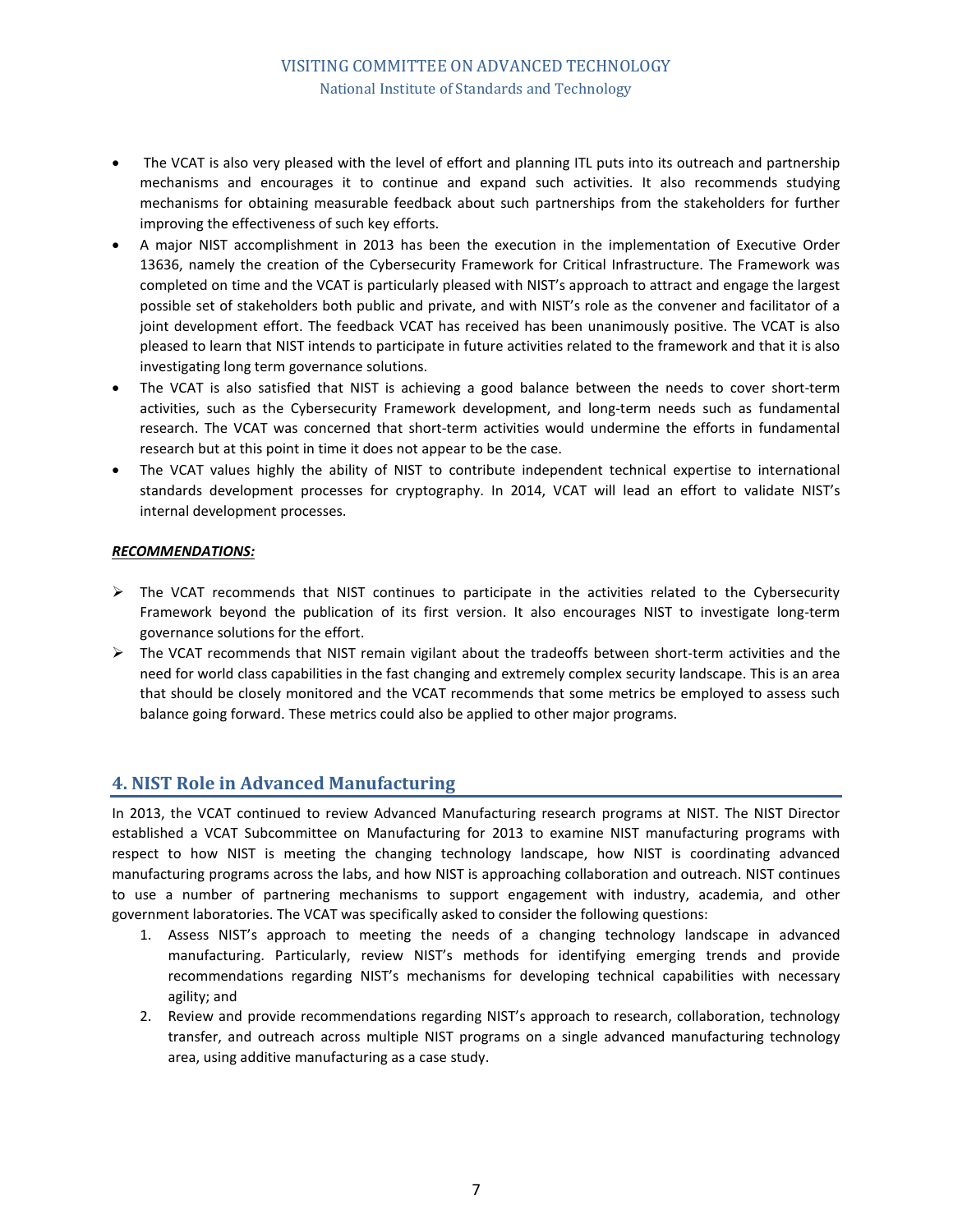# **4a. NIST's Programs in Advanced Manufacturing**

Enhancing U.S. manufacturing competitiveness through the delivery of measurement science, standards and technology is a fundamental part of NIST's mission. Long-term economic competitiveness is strengthened by the development and deployment of advanced manufacturing technologies that are enabled by NIST measurement science. NIST aligns its research and services with industry needs through partnerships with manufacturers, academic and government laboratories, and through staff participation in national and international standards activities. Technology and knowledge transfer from NIST to promote U.S. competitiveness is enabled through various agreements and intellectual property tools such as NIST inventions, patents, and licenses. Visiting scientists and postdoctoral researchers develop technical expertise through research experiences at NIST.

- The NIST Laboratories address complex measurement challenges, ranging from the very small (nanoscale devices) to the very large (vehicles and buildings), and from the physical (renewable energy sources) to the virtual (cybersecurity and cloud computing). Research at NIST is underway to develop and deliver the measurement science tools that will support advanced manufacturing technologies, including materials modeling and simulation, nanomanufacturing, biomanufacturing, smart manufacturing, and robotics.
- NIST user facilities support innovation in materials science, nanotechnology discovery and fabrication, and other emerging technology areas through the NIST Center for Neutron Research, which provides world class neutron measurement capabilities to the U.S. research community, and the NIST Center for Nanoscale Science and Technology, which supports nanotechnology development from discovery to production.
- The Hollings Manufacturing Extension Partnership (MEP) is supporting technologies and practices that increase the competitiveness and resilience of our nation's small and medium manufacturing base. A federalstate-local partnership, MEP is enabling future growth with a focus on education and training, accelerating the adoption of new technologies, responding to evolving supply chains, and implementing environmentally sustainable processes.
- The new Advanced Manufacturing Technology Consortia (AMTech) program will provide funding to establish industry-led consortia to create technology roadmaps to identify and tackle long-term research and development (R&D) challenges shared by industry. AMTech-supported consortia will enable university research capabilities to be focused on industry-driven R&D, lower the risk to investment in new technologies, and accelerate technology transfer.
- The Advanced Manufacturing National Program Office (AMNPO) is an interagency office hosted by NIST, which serves as the central point of contact for federal programs in advanced manufacturing. The purpose of the AMNPO is to create and implement a whole-of-government advanced manufacturing strategy. The AMNPO is also responsible for planning and executing the proposed National Network for Manufacturing Innovation (NNMI) program.

# **4b. Responding to the Changing Manufacturing Technology Landscape**

The VCAT was asked to assess how NIST responds to rapidly changing technology in manufacturing. New manufacturing technology, such as nanomanufacturing, requires new measurement science to overcome barriers to successful development and commercialization.

NIST presented three programmatic case studies as examples of how NIST identifies emerging trends in manufacturing and develops new technical capabilities and research programs to address these trends. In many cases, completely new measurement science is needed to overcome manufacturing challenges.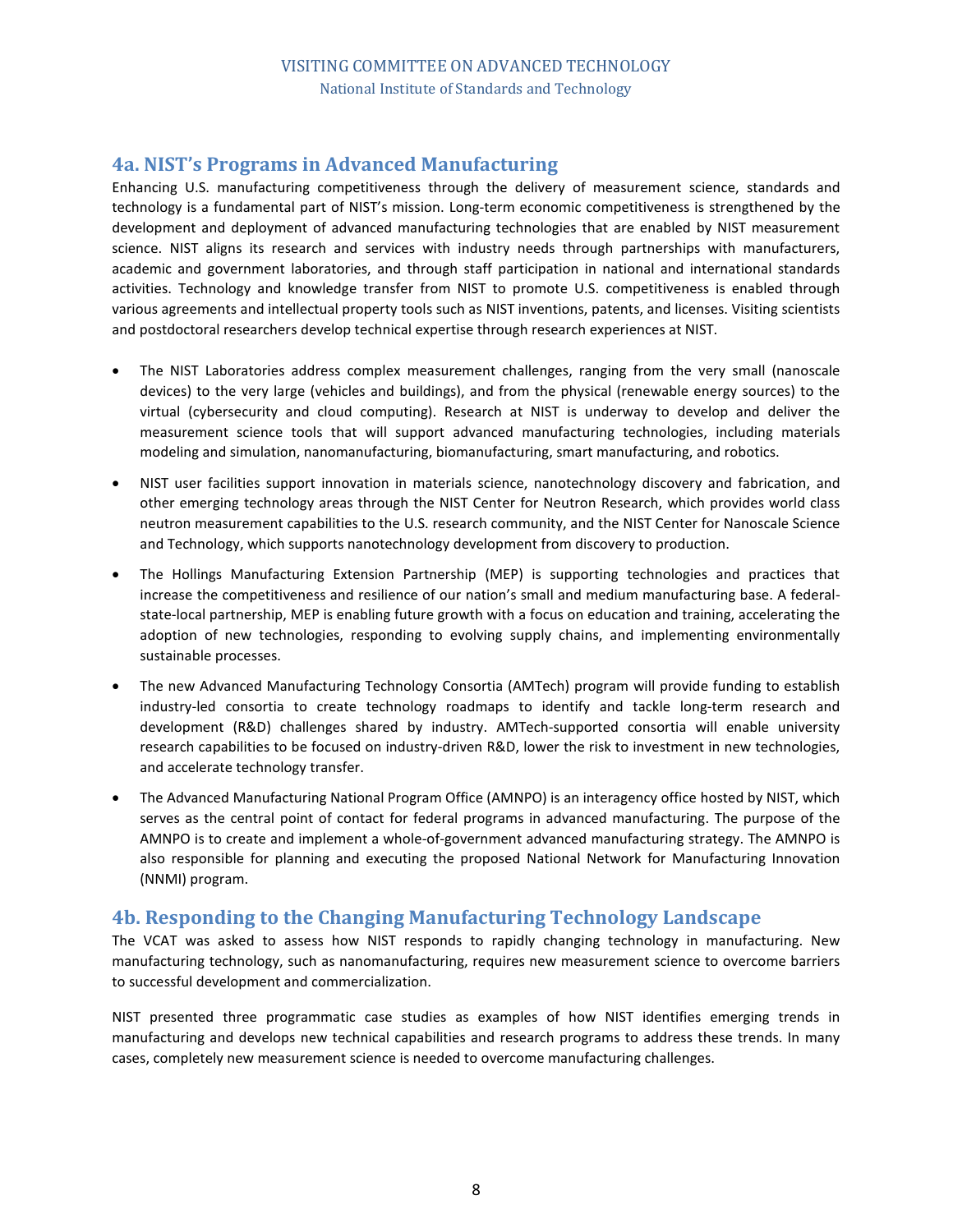- MEMS (MicroElectroMechanical Systems) are miniaturized mechanical and electro-mechanical elements that are made using semiconductor fabrication techniques. MEMS researchers and developers have demonstrated a large number of microsensors and devices for a wide range of applications including temperature, pressure, inertial forces, motion, magnetic fields, biometrics, video, and audio. Early MEMS device implementations primarily as accelerometers in airbag systems in the automotive industry – established the value and robustness of this technology. MEMS devices are now important components of smart phones, tablet computers, lab-on-a-chip diagnostic systems, and implantable medical devices. Global MEMS industry revenues are projected to grow from about \$11 billion in 2012 to \$22 billion in 2018. The NIST MEMS project began in 1987 to provide new measurement capabilities for small scale devices. At the time, calibration of such devices was extremely difficult – preventing broader adoption. NIST highlighted several research projects including new measurements for microheating elements, thermal flat displays, gas sensors, microwave power sensors, and single molecule nanovials. The MEMS Technology Working Group, co-chaired by NIST, has over 60 industry and university members.
- Industrial Control Systems (ICS) Security: Factory control systems need to be protected from vulnerabilities that may arise as a result of their increased connectivity, use of wireless networks and sensors, and use of widespread information technology. Effective cybersecurity standards are essential to realize the full potential of smart manufacturing. Cybersecurity standards are difficult to deploy because they have to complement safety-critical and time-sensitive requirements of advanced factory control systems. One of the most important outputs of the NIST project is the measurement science necessary to develop standards for securing factory control systems against cyber attack, and to specify the test methods and metrics to ensure that the standards have been correctly implemented and do not negatively impact the performance of the system.
- The ICS Security Framework developed by NIST is documented in NIST Special Publications (SPs) SP-800-82 and SP-800-53. The documents provide guidance for secure ICS including supervisory control and data acquisition, distributed control systems, and other systems such as Programmable Logic Controllers. As ICS and IT networks are becoming increasingly integrated, there is less isolation for ICS from the outside world than ever before, creating a critical need to secure the systems from remote, external threats. Wireless networking also places ICS at greater risk from those in close proximity to equipment. The framework is based on a "defensein-depth" strategy, layering security mechanisms so that impact to one mechanism as a result of failure is minimized. NIST SP 800-82 has been downloaded over 2.5 million times since its release and is widely referenced in the controls community.
- Neutron-based measurements for soft materials (nSoft) is a NIST-led consortium of industrial, government, and academic members designed to further the NIST mission to promote U.S. innovation and industrial competitiveness by advancing measurement science and reducing barriers for industrial research using neutron-based measurements for soft materials. The range of applications for which neutron scattering provides valuable insight is extensive and growing.

The Subcommittee agreed that these programs were outstanding examples of building new competences and capabilities within NIST to meet new technology challenges to serve U.S. manufacturing companies.

# **4c. Collaboration and Coordination of Research Activities in Advanced Manufacturing**

The VCAT was asked to assess NIST's approach to research, collaboration, technology transfer, and coordination across multiple NIST programs in the area of additive manufacturing. NIST presented an overview of laboratory programs and industrial service programs supporting additive manufacturing as a case study. Additive manufacturing is a relatively new program at NIST. The strategic planning and coordination between the NIST labs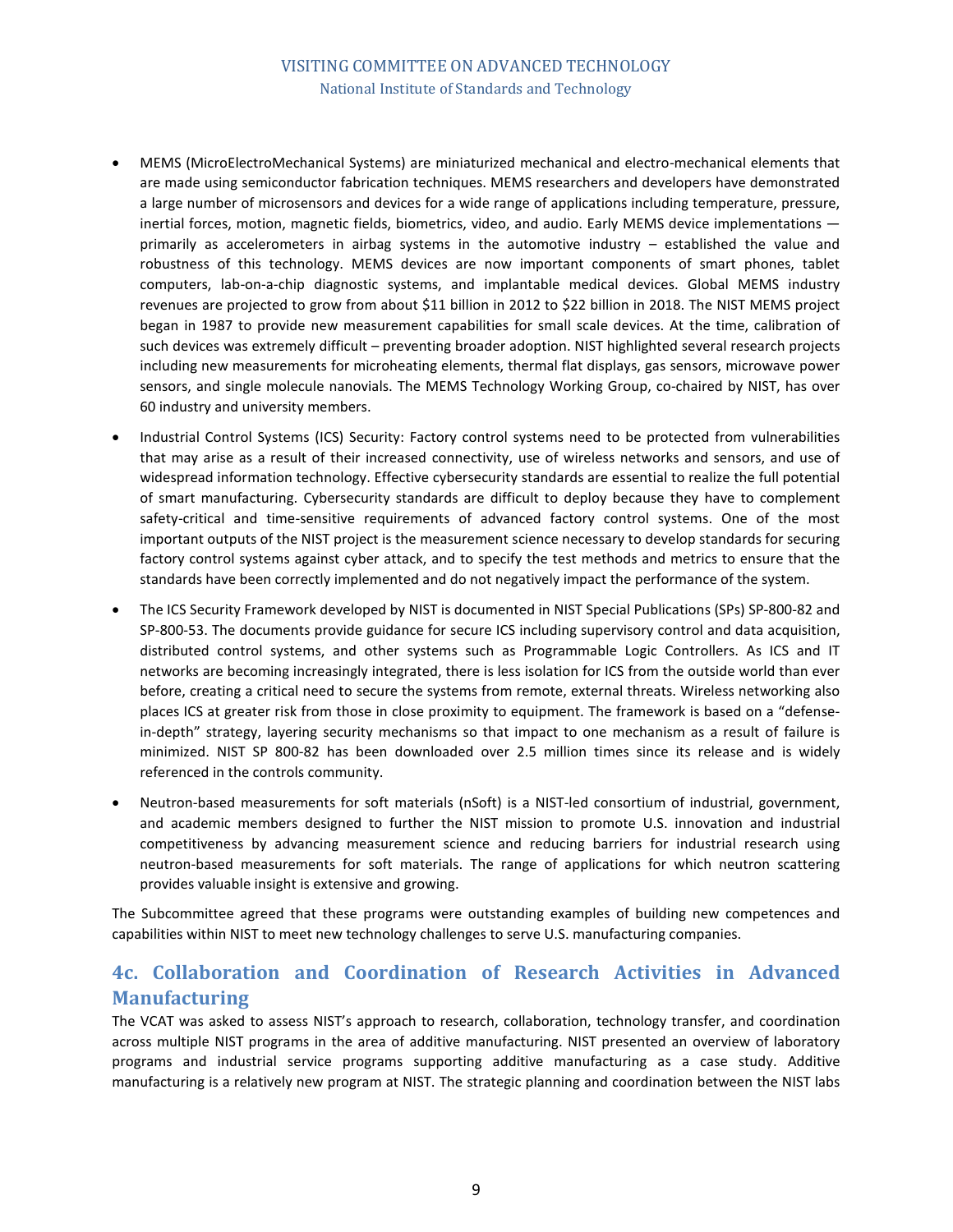is in the early stages and provides the VCAT an opportunity to assess NIST's processes for planning and coordination including coordination with extramural programs.

NIST provided an overview of laboratory programs to develop measurement science for additive manufacturing. NIST's research focus is to overcome technical barriers that are preventing broad adoption of additive manufacturing. The five technical program thrusts are:

- Materials characterization
- Process control and uncertainty
- Qualification of materials and processes
- Certification of parts produced by additive manufacturing
- Systems integration

Additive manufacturing processes employ a wide range of mechanisms and materials. The initial scope of the NIST program addresses fused deposition of metals. Specifically, NIST is looking at high strength steel alloys (Inconel 625 and Cobalt-Chromium). The metal-based additive manufacturing market segment is smaller than the polymerbased market, but growing. Research on metals processes will be applicable to non-metal processes.

Initial NIST research results in additive manufacturing are being used by industry researchers and standards developers. NIST work in metal powder characterization, process characterization test artifact development (soon to be an ASTM Standard), and test protocol development is already being used by industry developers to measure additive manufacturing machine performance.

NIST plays a leading role in standards related to additive manufacturing, including its leadership of the ASTM strategic standards planning effort. NIST conducted a roadmapping workshop for Measurement Science for Metal-Based Additive Manufacturing in December 2012. The results of this workshop are being used as a foundation for ASTM F42 Committee's strategic plan. NIST chairs the ASTM F42 Test Methods Subcommittee. NIST worked with ASTM and International Organization for Standardization (ISO) to implement a joint standards development plan where additive manufacturing standards published by ASTM will be recognized by ISO.

NIST additive manufacturing programs have substantial interactions with industry, government agency, and academic stakeholders. NIST serves on the Advisory Board for the America Makes Consortium and is a member of the Additive Manufacturing Consortium. NIST participates in the federal government Interagency Working Group on Additive Manufacturing, which includes the Office of Science and Technology Policy (OSTP), National Aeronautics and Space Administration (NASA), NIST, the National Science Foundation (NSF), the Defense Advanced Research Projects Agency (DARPA), Army, Navy, Air Force, and the Department of Energy (DOE). NIST is working on specific research projects together with industry partners that include GE, Honeywell Aerospace, Pratt & Whitney, and Carpenter Powder. Academic research partners include University of Louisville, Carnegie Mellon University, Virginia Tech, North Carolina State University, and Penn State University.

NIST is actively coordinating additive manufacturing research programs across the NIST labs and other NIST organizations. The NIST programs that contribute to additive manufacturing include:

- Standards development, process measurement, materials system integration (Engineering Laboratory)
- Materials modeling, non-metallic materials characterization (Material Measurement Laboratory)
- Sensors, with a focus on temperature, emissivity, and laser interactions (Physical Measurement Laboratory)
- Integration, statistical analysis (ITL)
- External research awards (AMNPO)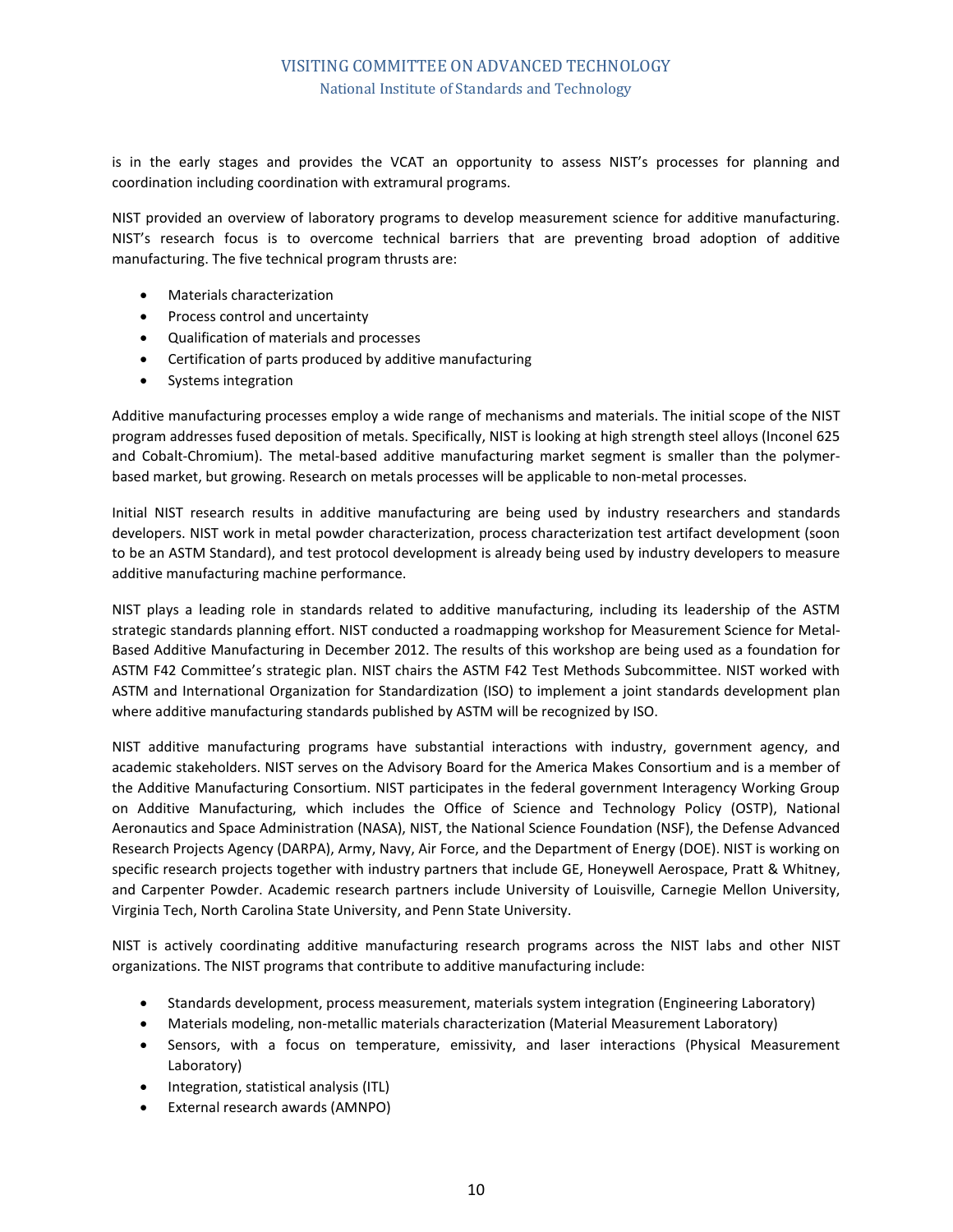- Education and training (MEP)
- Manufacturing trends analysis, market research on additive manufacturing (NIST Economics Office)

### *OBSERVATIONS:*

- Manufacturing is vital to the American economy. Efficient manufacturing of complex goods is key for a successful export economy and creating manufacturing jobs in America. Manufacturing must be considered fundamental to future economic growth.
- The VCAT fully supports the work at NIST, and feels strongly that NIST's measurement science mission, its unique and longstanding relationship with industry, and its broad portfolio of programs make it a critical element of the Administration's efforts to strengthen manufacturing in America. The VCAT observed that NIST's project portfolio in advanced manufacturing is well aligned with industry needs and the quality of work is world-class.
- The VCAT notes the agility of the NIST organization in responding to renewed focus on advanced manufacturing.
- The NIST lab programs that were reviewed by the VCAT demonstrated inter-lab collaboration as well as collaboration with third parties. The Committee notes significant examples of technology transfer activities that go beyond patents and licensing to include training, publications and new products. In particular, user facilities at NIST are highly beneficial for training.
- The VCAT notes that NIST's technical staff and leadership understands the potential of Additive Manufacturing and the barriers to its commercial implementation and NIST researchers have identified key R&D needs to move Additive Manufacturing forward.
- NIST is aware of global activities in Additive Manufacturing. The VCAT notes collaboration with European Union through ISO and ASTM international standards committees.
- The VCAT believes that the long standing support of U.S. manufacturers provided by the NIST Labs and the well-established MEP program will be significantly strengthened by the addition of the new AMTech and NNMI programs to the NIST portfolio.

## *RECOMMENDATIONS:*

- $\triangleright$  The VCAT recommends that NIST consider publishing technology and standards roadmaps where measurement science is an enabler for advanced manufacturing technologies such as Additive Manufacturing.
- $\triangleright$  The Committee acknowledges NIST's leadership in convening workshops and developing roadmaps in new initiatives such as Additive Manufacturing, and recommends expansion of such workshops to produce roadmaps for additional advanced manufacturing areas.
- $\triangleright$  The VCAT strongly endorses the dedication and commitment of NIST leadership to apply NIST resources in a way to maximize agility and responsiveness of the organization.
- $\triangleright$  The VCAT strongly supports the growth of budget and capabilities within NIST to expand focus on advanced manufacturing leveraging the well-established core NIST focus on metrology and standards which remain critical to industry.
- $\triangleright$  The VCAT recommends that the Additive Manufacturing portfolio be fully resourced.
- $\triangleright$  The VCAT strongly recommends that NIST continues to take a lead role in global standards for Additive Manufacturing.
- $\triangleright$  The VCAT believes that the way NIST has positioned itself in Additive Manufacturing with the America Makes program is a good base that needs to be expanded as future NNMI's are launched.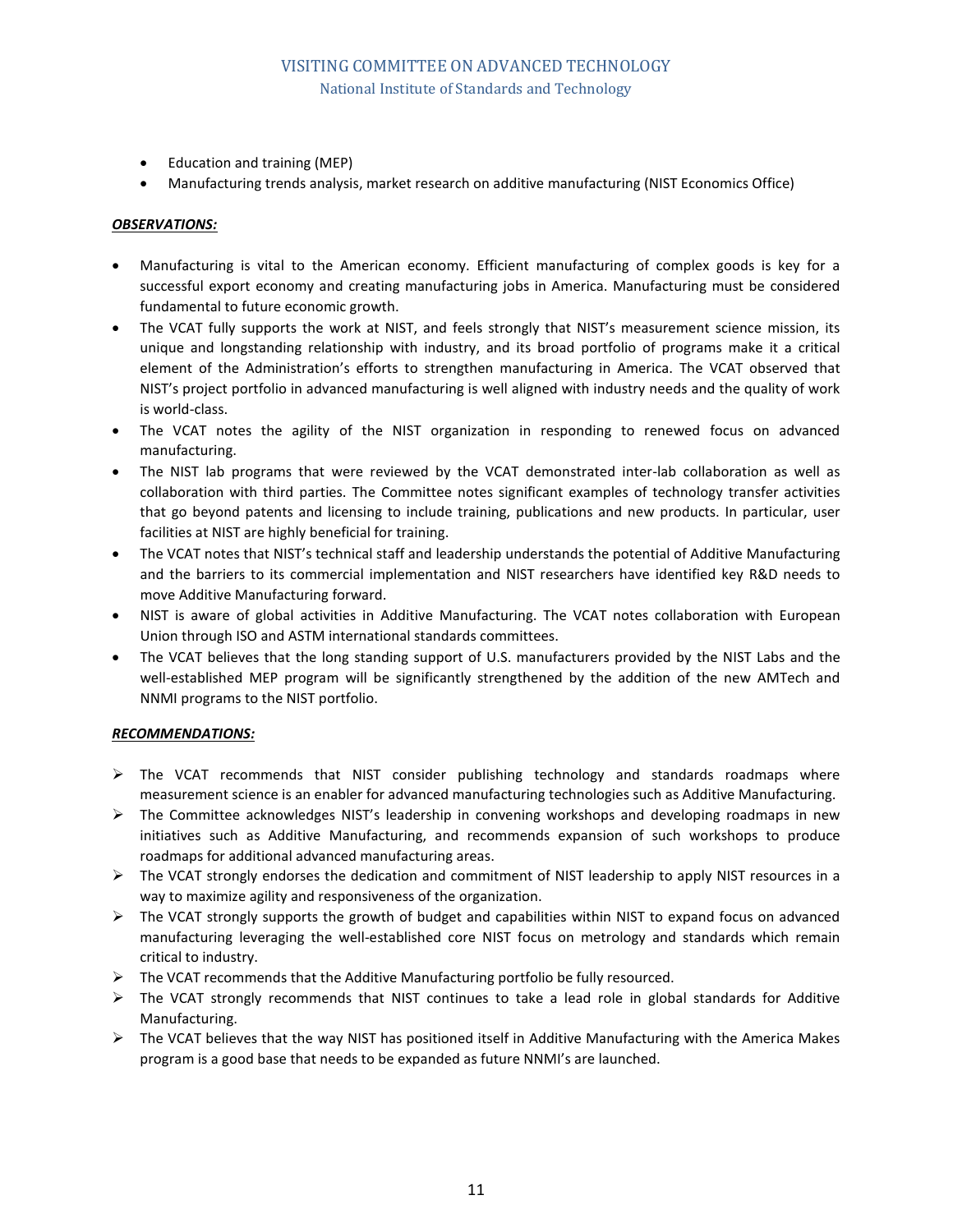$\triangleright$  The VCAT endorses the overall approach that the NIST leadership has presented to the Committee to optimize the synergy between the NIST advanced manufacturing laboratory programs and the new extramural initiatives.

# **5. NIST User Facilities and New Partnership Models**

In 2013, the VCAT reviewed NIST's substantial and expanding portfolio of partnership models. NIST leverages its unique facilities, from dedicated user facilities to centers of excellence to consortia, to expand its capacity for research and to generate increased opportunities for impact on industry.

# **5a. User Facilities**

NIST houses two unique user facilities, the NIST Center for Neutron Research (NCNR) and the Center for Nanoscale Science and Technology (CNST). The NCNR provides neutron measurement capabilities to the U.S. research communities, offering its instrumentation for use by all qualified applicants. The CNST supports the U.S. nanotechnology enterprise from discovery to production by providing the U.S. research community with access to world-class nanoscale measurement and fabrication methods and technology, with a shared-use NanoFab giving economical access to and training on commercial tools, and a NanoLab offering opportunities to collaborate on creating and using the next generation of instruments and methods. The NCNR and CNST have similar practices for partnership, but differ in important ways.

The NCNR allocates beam time based on scientific merit and programmatic relevance. The NCNR publishes biannual calls for proposals, which are critically reviewed for scientific merit by experts external to the NCNR. Proposals that are favorably reviewed by referees and recommended by the Beam Time Allocation Committee (BTAC) are then scheduled for experiments in the next six-month period (typically beginning three months after proposals are due). Researchers requiring beam time in the very near future may submit a Quick Access Proposal, which will be reviewed by the BTAC and held to a higher standard. NIST also has instrument time reserved for NIST research or programmatic research for a consortium of institutions that builds and operates a particular instrument. Beam time for non-proprietary research is provided without charges; beam time for proprietary research is provided for full cost recovery.

The CNST NanoFab provides access to facility tools and processes based on impact of NanoFab use and relevance to NIST, and technical or innovative quality and value to CNST mission. Applications are reviewed weekly, with project approval typically about two weeks from application submission. All NanoFab rates are based on the operating cost to the CNST, though non-proprietary research that advances the CNST mission may be eligible for reduced rates. Researchers may also collaborate with the multidisciplinary scientists and engineers in the CNST's NanoLab to create and use the next generation of nanoscale measurement instruments and methods.

## *OBSERVATIONS:*

NIST Center for Neutron Research

- The VCAT was pleased to see the successful completion of the NCNR Expansion Project, which addresses a significant supply-demand mismatch in the United States. This expansion, the world class staff at the NCNR, and the NIST commitment to add innovative instrumentation to the existing suite of world-class instruments at the NCNR are key reasons why the NCNR ranks among the top three neutron research facilities in the world.
- The VCAT was pleased to learn about the nSoft consortium being launched by NCNR and MML, which is a positive example of how NIST is working to promote industrial utilization of this one-of-a-kind facility.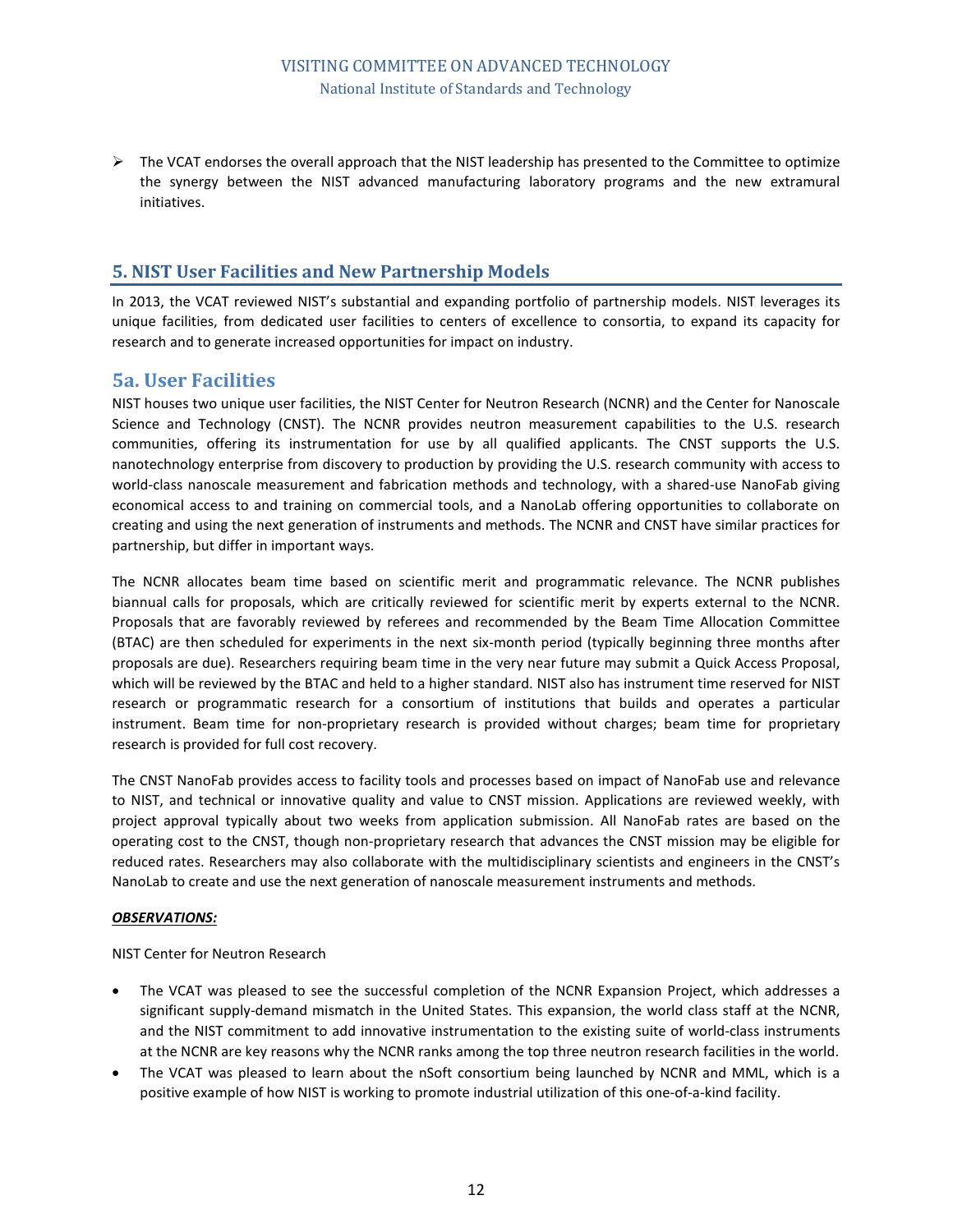• The VCAT also appreciates the role that the NCNR plays in supporting advanced manufacturing with new funds in 2014 being used to support a significant capability and capacity upgrade to the engineering diffractometer, which is an instrument used by industry on a number of challenges including the investigation of residual stresses in pipes, automobile components, and aerospace parts.

### Center for Nanoscale Science and Technology

- The VCAT endorses the operating model of the CNST which is designed in a way that facilitates collaboration with industry partners. Specifically, the provision of state of the art capabilities, full time professional staff, flexible access models, and multiple options for collaboration and the protection of intellectual property (IP) make the CNST an industry friendly national facility.
- In addition to providing direct support to its users, the CNST also facilitates the access of the external community to the broader research capability of NIST which has helped launched new collaborations and partnerships to the mutual benefit of NIST and the external participants.
- The VCAT was also pleased to see the impact that CNST has in helping to train the next generation of scientists and engineers. While Science, Technology, Engineering, and Math (STEM) education is not directly a part of the CNST mission, the Center has had a positive effect both through the training of post-docs (25% of whom go straight to industry), and through their proactive NanoFab Community College Internship program, which is helping to train the next-generation work force that is needed to support broader industrial work in nanotechnology.

#### *RECOMMENDATIONS:*

- $\triangleright$  The VCAT endorses the strong foundation of unique facilities and world-class expertise of the Centers and their strong ties to industry. The VCAT recognizes the need for and recommends continuing to fund modernization and expansion of capacity of the facilities to meet industry demand.
- $\triangleright$  The VCAT recommends that NIST continues to broaden the mechanisms of technology transfer beyond licenses, publications, and training, through mechanisms such as remote access and broadening the industry sector users.

# **5b. Other Partnership Models**

This year VCAT reviewed NIST's efforts to develop additional partnerships and external capacity in areas of national priority. These models include the NCCoE, NIST's new Centers of Excellence program and its first Center in advanced materials, and the Center for Advanced Communications (CAC).

NIST's Centers of Excellence program, first funded in FY 2013, are strategic engagements that allow NIST to carry out its mission by leveraging capabilities in universities and other research organizations.. The Centers of Excellence will provide an in-depth disciplinary environment in which NIST, academia and industry can collaborate in pursing research focused on innovations in measure science and development of new technology focused on emerging areas of national need. The first Center of Excellence will focus on advanced materials with the goal of reducing the time required to move materials from discovery to market through modeling and computation. By combining NIST's expertise and experience in materials science, materials characterization, reference data, and standards with leading research capabilities for designing, producing, and processing advanced materials, the Advanced Materials Center of Excellence will create a collaborative environment and concentration of scientific and technical capability to accelerate materials discovery and development; provide opportunities to transition new breakthroughs in advanced materials to industry, convene multidisciplinary and multi-sector communities for in-depth discussions; and provide training opportunities for scientists and engineers in materials metrology. In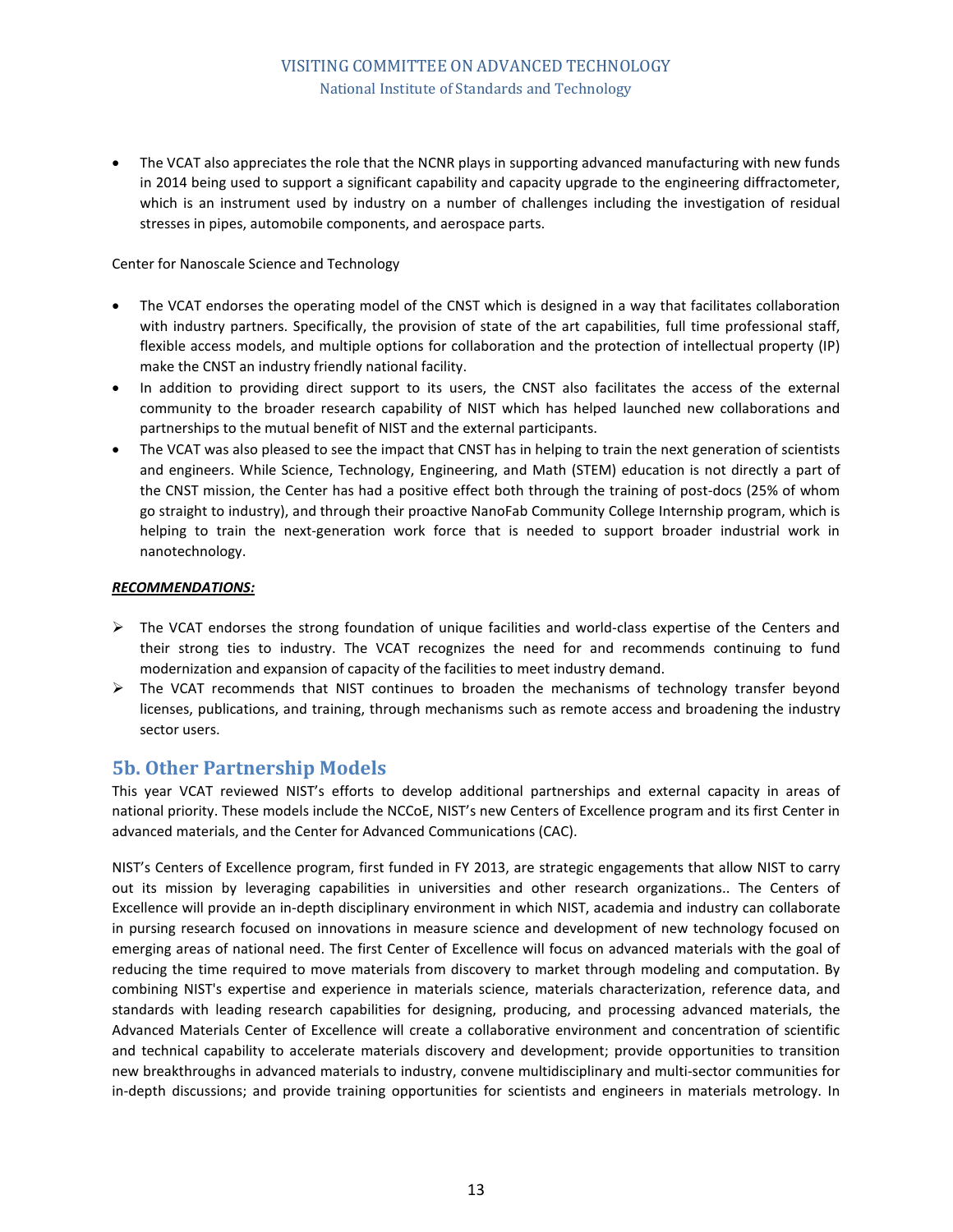December, NIST selected a consortium led by Northwestern University to establish the Center for Hierarchical Materials Design (CHiMaD).

The new CAC is a third new model to increase NIST's capability and capacity for partnership and impact. A partnership between NIST and the National Telecommunications and Information Administration (NTIA), the CAC will promote interdisciplinary research, development and testing in radio frequency technology and spectrum sharing for public safety and commercial broadband applications. To support the CAC partnership, NIST is establishing a new Communications Technology Laboratory based at the Boulder campus that will be a hybrid user facility for test beds and R&D management capability.

#### *OBSERVATIONS:*

- The VCAT has previously endorsed the concept of NIST leveraging external partners and the general Centers of Excellence model. The Committee was pleased to see the launch of the first Center of Excellence, the CHiMaD, and looks forward to the launch of the newly funded additional Centers of Excellence.
- The VCAT strongly endorses the new organizational approach for the Communications Technology Laboratory since would be difficult to fit into a single existing laboratory.

## *RECOMMENDATION:*

 The VCAT would like follow-up discussion on NIST's selection of additional Center of Excellence areas and progress in refining the Center of Excellence model to ensure that they are meeting NIST needs.

## **6. Forensic Science**

In 2013, VCAT was briefed on NIST's efforts in forensic science, including the history of NIST's role in forensic measurements, a memorandum of understanding between NIST and the Department of Justice (DOJ) to create a National Commission on Forensic Science, as well as the role of NIST's laboratory programs in developing forensic measurement science and standards. NIST will enable measurement science and related standards to support scientifically valid and accurate forensic analysis in order to strengthen all aspects of our justice system. Two primary roles for NIST in this area are the development and application of measurement science to support validation of forensic measurements and the coordination of guidance to support forensic laboratories. More specifically, NIST will 1) co-chair the National Commission on Forensic Science, 2) administer and coordinate support for discipline-specific guidance groups, 3) conduct research supporting the development and dissemination of methods, standards, and technical guidance for forensic science measurements; and 4) test and validate select existing forensic science practices and standards as appropriate.

The National Commission on Forensic Science, which builds off a National Academy of Science 2009 report "Strengthening Forensic Science in the United States," is co-chaired by the NIST Director Patrick Gallagher and the Deputy Attorney General James M. Cole of the DOJ. The Commission includes federal, state and local forensic science service providers; research scientists and academics; law enforcement officials; prosecutors, defense attorneys and judges; and other stakeholders from across the country. This breadth of experience and expertise reflects the many different entities that contribute to forensic science practice in the U.S. and will ensure these broad perspectives are represented on the commission and in its work. The Commission will assess and prioritize as appropriate forensic measurement methods as well as scientific guidance and protocols for evidence seizure, testing, and storage.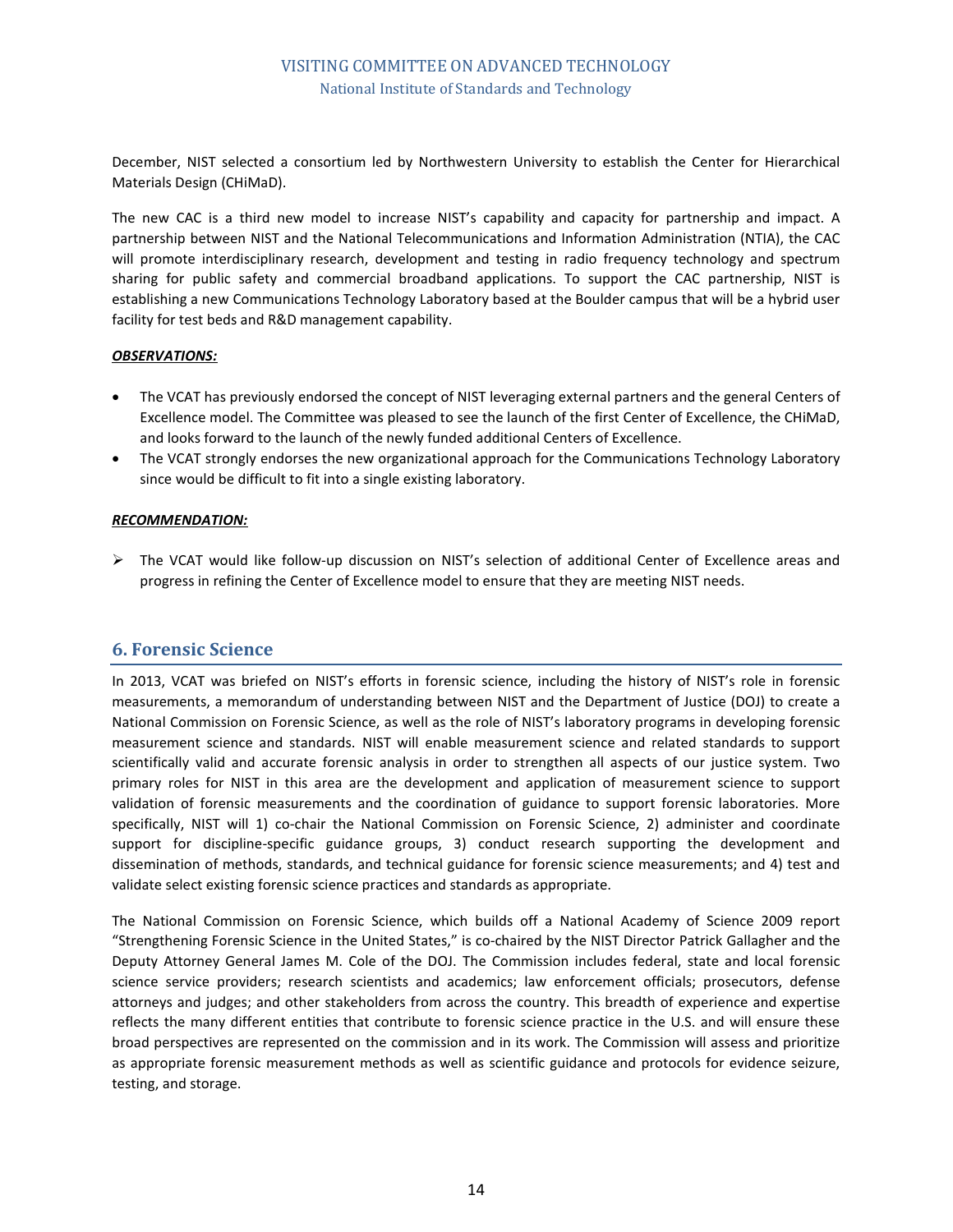NIST is responsible for the administration and coordination for guidance groups that will promote scientific validity and reliability in forensic science. These guidance groups will replace an existing ad hoc system of scientific working groups that are funded by a variety of agencies and have different sizes, structures and output. The groups' impact within their respective fields also varies. NIST seeks to leverage the best work of the existing working groups to standardize activities and output across disciplines. NIST collected public comment on the structure of guidance groups, and has developed a plan for the Organization of Scientific Area Committees (OSAC).

The NIST laboratories will perform research to characterize and improve the accuracy and efficacy of many forensic approaches, aiding practitioners by providing tools for crime scene investigation, laboratory analysis, and court room use of this evidence while also enabling NIST laboratories to innovate completely new approaches to forensic science disciplines.

## *OBSERVATION:*

• The VCAT recognizes the critical role of NIST in forensic science and applauds the progress to date in the establishment of the National Commission on Forensic Science with the DOJ. The VCAT will continue to monitor NIST progress in this area.

#### *RECOMMENDATION:*

 $\triangleright$  The VCAT recommends that NIST continue to strengthen the science base that supports forensic data/information used in the U.S. criminal justice system. The 2014 budget increase is consistent with this need and the Committee hopes to see growth in the future.

# **7. NIST Budget and Planning**

# **7a. NIST Three-Year Programmatic Plan 2015-2017**

The Committee has read and reviewed the draft NIST three-year programmatic plan as of February 2014 and believes that it accurately portrays the near-term path of activity and development at NIST. The Committee appreciates NIST management's efforts to develop a longer-term strategic perspective of evolving agency needs and challenges that are evident in this programmatic plan. NIST's longer-term priorities are evident in the three key perspectives of National Priorities, Long-Term Trends, and Internal Processes. By showing how NIST is growing capabilities in the long-term scientific and structural trends that are shaping national priorities, the NIST Three-Year Programmatic Plan illustrates a long-term vision for NIST's contributions towards key areas of national importance.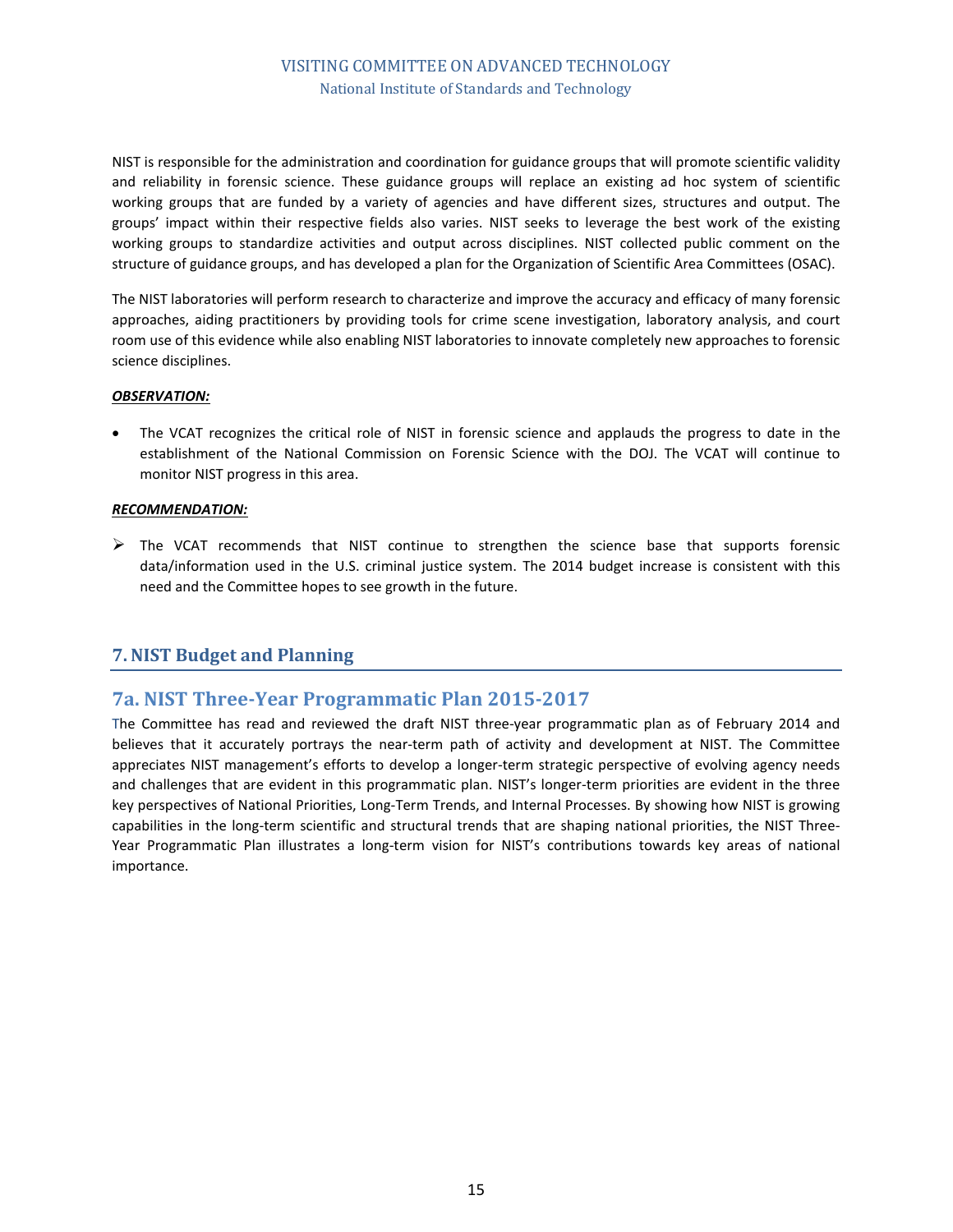|                                    | FY 2013        | FY 2014        | <b>FY 2015</b> |
|------------------------------------|----------------|----------------|----------------|
|                                    | <b>Enacted</b> | <b>Enacted</b> | Request        |
| <b>STRS</b>                        | \$579.8        | \$651.0        | \$680.0        |
| Laboratory Programs                | 517.1          | 578.0          | 597.5          |
| <b>Corporate Services</b>          | 17.3           | 17.3           | 17.3           |
| Stds Coord. and Spec. Prgs.        | 45.4           | 55.7           | 65.2           |
| <b>ITS</b>                         | \$133.6        | \$143.0        | \$161.0        |
| Advanced Manu. Tech. Consort.      | 10.6           | 15.0           | 15.0           |
| Hollings Manuf. Ext. Prg.          | 123.0          | 128.0          | 141.0          |
| Mfg. Innovation Inst. Coordination |                |                | 5.0            |
| <b>CRF</b>                         | \$55.9         | \$56.0         | \$59.0         |
| Const. & Major Renovations         | 11.8           | 11.8           | 14.8           |
| Saf. Cap., Maint., Maj. Repairs    | 44.1           | 44.2           | 44.2           |
| <b>Total NIST Appropriation</b>    | \$769.3        | \$850.0        | $$900.0*$      |

# **7b. NIST Budget (Dollars in Millions)**

\* Excludes transfer of \$4.9 million from Department of Justice / Election Assistance Commission to NIST

The FY 2015 Budget Request also includes a separate Opportunity, Growth, and Security Initiative. At NIST, this Initiative would provide an additional \$115 million that would help strengthen NIST's cutting edge R&D capabilities and facilities. The initiative would also support industry and government efforts to address today's biggest challenges in advanced manufacturing, cybersecurity, advanced communications, forensic science, and other areas of critical national importance.

A major element of the Opportunity, Growth, and Security Initiative is \$2.4 billion for NNMI to support the President's goal of creating 45 manufacturing innovation institutes over 10 years. At this time, the Administration is working with Congress on authorizing legislation for the program. In anticipation of authorization and funding of the program, NIST, through the AMNPO, has made significant progress to clarify policies and guidelines for the NNMI, including IP rights and institute performance metrics. In addition, through AMNPO, NIST has supported interagency collaboration leading to the establishment of NNMI institutes, including America Makes, the National Additive Manufacturing Innovation Institute, the Lightweight and Modern Metals Manufacturing Innovation (LM3I) Institute, and the Digital Manufacturing and Design Innovation (DMDI) Institute supported by the Department of Defense (DoD), and the Next Generation Power Electronics Innovation Institute supported by the DOE. Four more institutes are planned for 2014, as announced by the President in the State of the Union on January 28, 2014, including a DOE-led Advanced Composites Manufacturing Innovation Institute. NIST continues to work with congressional leaders on bipartisan, bicameral legislation authorizing the NNMI.

# **7c. FY 2013 Appropriations**

The FY 2013 appropriation was an increase of \$73 million over FY 2012 enacted, which became a net increase of \$18.5 million after sequester and rescission. The VCAT endorsed NIST's plans for allocating the program increases towards:

- Restoration of Core Programs (\$20 million)
- Advanced manufacturing R&D (\$15.2 million)
	- o Advanced Materials (\$5.2 million)
	- o Biomanufacturing (\$2 million)
	- o Nanomanufacturing (\$2 million)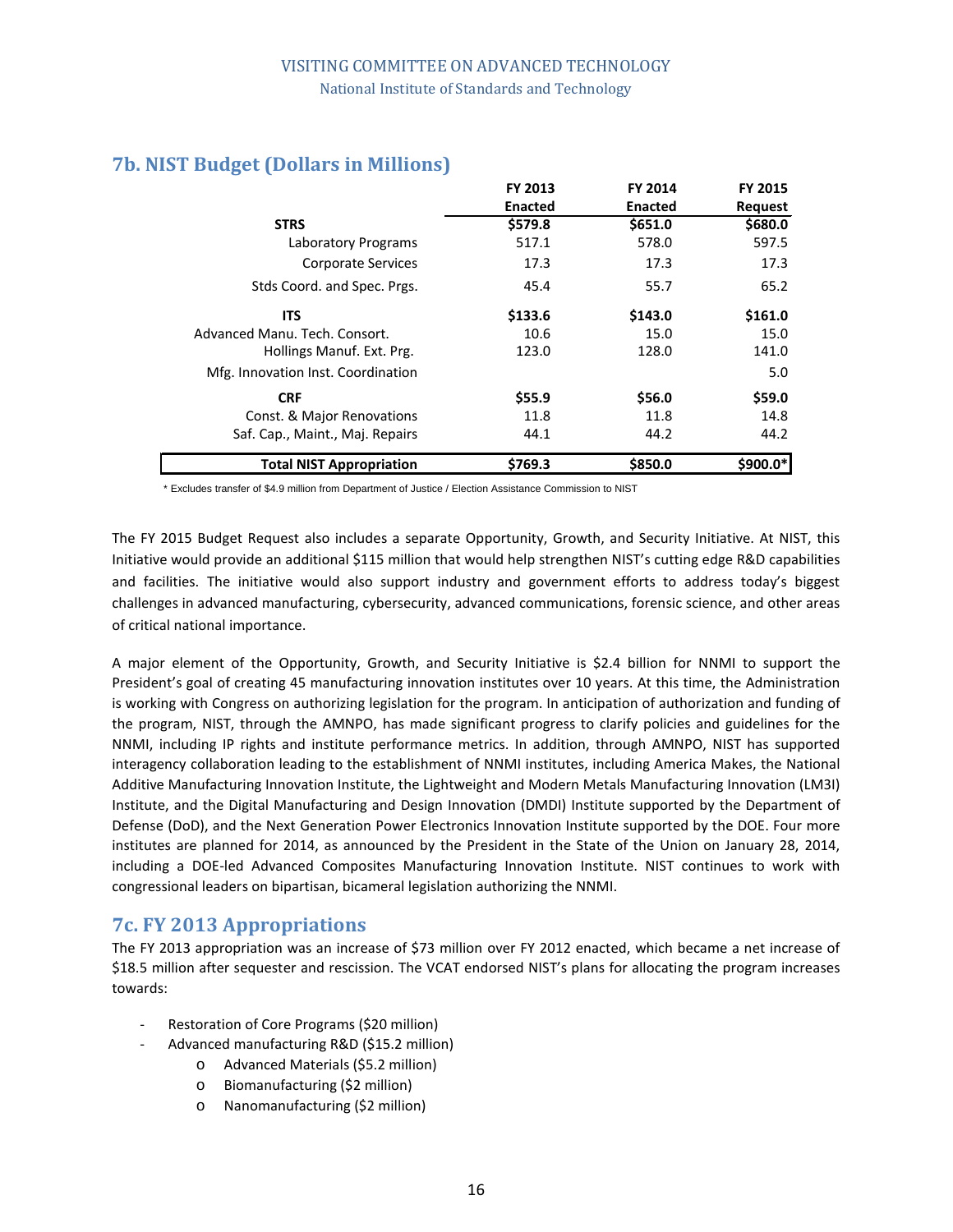- o Smart Manufacturing (\$2 million)
- o Advanced Neutron Technologies (\$2 million)
- o Embedded standards (\$2 million)
- Cybersecurity (\$5 million)
- NIST Centers of Excellence (\$7 million)
- Disaster Resilience (\$2 million)
- AMTech (\$7 million)

This allocation allowed NIST the flexibility to restore core programs and capabilities that were cut under the sequester, but retained the Administration's support of key priorities, including manufacturing, cybersecurity, and disaster resilience.

# **7d. FY 2014 Appropriations**

The FY 2014 appropriation was an increase of \$81 million over FY 2013 enacted. Of this increase, \$70 million is directed to Scientific and Technical Research and Services. These appropriations support national priorities including:

- Advanced manufacturing (\$30 million increase),
- Cybersecurity (\$9 million increase)
	- o Research (\$5 million increase)
	- o National Initiative for Cybersecurity Education (\$4 million increase)
	- o National Cybersecurity Center of Excellence (\$15 million)
- Disaster resilience (\$1 million increase)
- Forensics (\$5 million)
- Greenhouse gas measurements (up to \$3 million)
- Centers of Excellence, including the Center for Hierarchical Materials Design awarded in December 2013 (\$15 million)
- AMTech (\$5 million increase)
- MEP (\$5 million increase)

## **7e. Impacts of Government Shutdown**

The 17-day Government Shutdown in October was highly disruptive to NIST's operations and impact. The October VCAT meeting, one of the three annual meetings, was cancelled due to the shutdown. Across the Gaithersburg, Boulder, and Charleston campuses, 253 NIST employees (8%) were "excepted" to work during the shutdown; the rest of the staff were furloughed and all guest researchers were barred from campus. The Shutdown delayed the release of the draft Cybersecurity Framework by almost two weeks, from its originally scheduled release date of October 10<sup>th</sup> until October 22<sup>nd</sup>, with significant negative media coverage. NIST's user facilities were significantly impacted by the Shutdown: CNST's NanoFab cancelled over 340 reservations and NCNR cancelled about 70 experiments. These cancellations resulted in lost income for the facilities, hampering their maintenance, upgrade, operations, and therefore effectiveness; and in research delays, negatively impacting industry, academic, and government research.

#### *RECOMMENDATIONS***:**

- $\triangleright$  The VCAT endorses both the increase in NIST budget and the technology areas identified for increases.
- $\triangleright$  The VCAT continues to strongly support the request for full funding of the NNMI program at the requested level. The Committee also appreciates the recent Congressional action to enact NNMI.